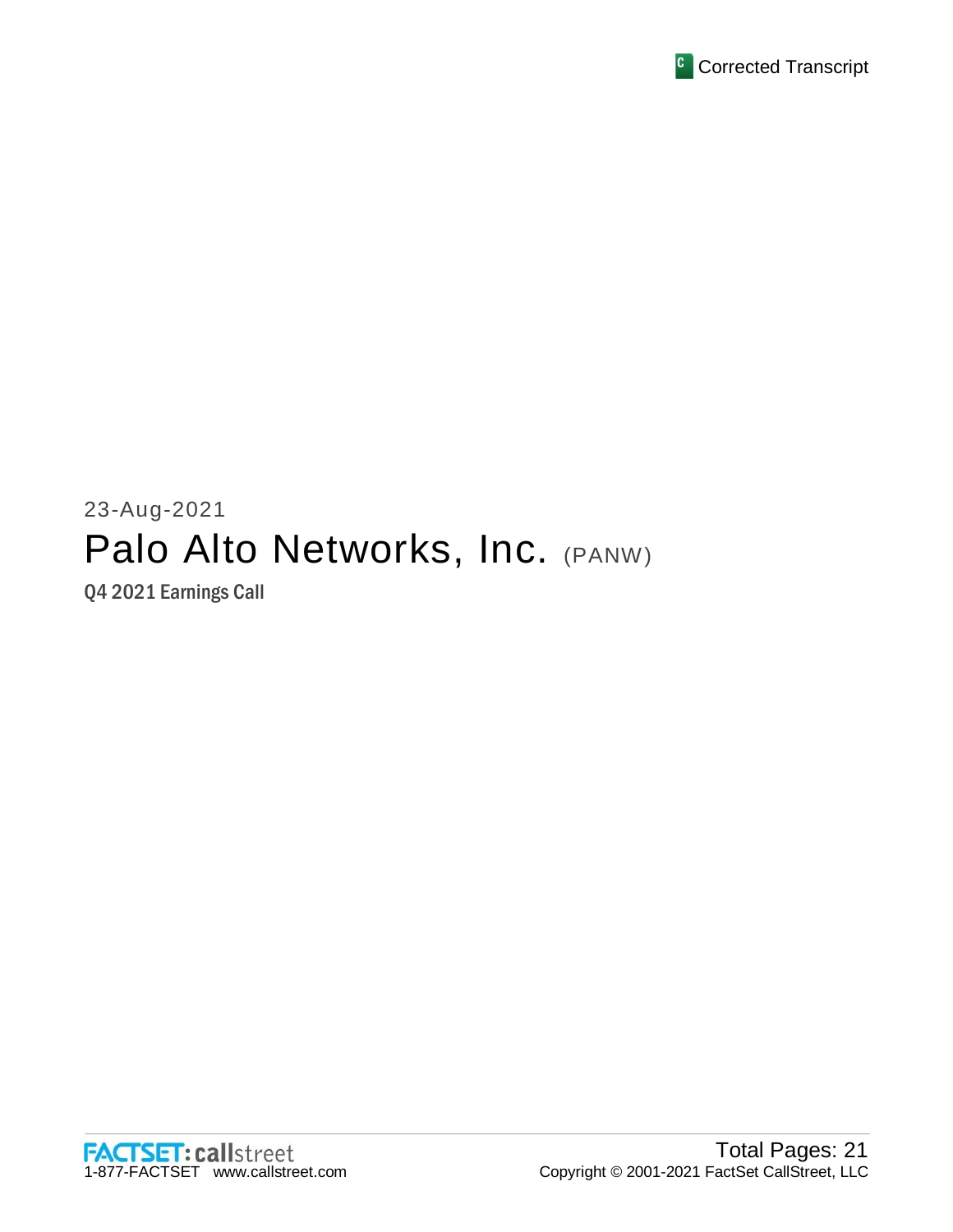# **CORPORATE PARTICIPANTS**

Clay Bilby Head-Investor Relations, Palo Alto Networks, Inc.

Nikesh Arora Chairman & Chief Executive Officer, Palo Alto Networks, Inc. Dipak Golechha Chief Financial Officer, Palo Alto Networks, Inc.

Lee Klarich Chief Product Officer, Palo Alto Networks, Inc.

# **OTHER PARTICIPANTS**

Saket Kalia Analyst, Barclays Capital, Inc.

Keith Weiss Analyst, Morgan Stanley & Co. LLC

Rob D. Owens Analyst, Piper Sandler & Co.

Brian Essex Analyst, Goldman Sachs & Co. LLC

Michael Turits Analyst, KeyBanc Capital Markets, Inc.

Jonathan Ho Analyst, William Blair & Co. LLC Brent Thill Analyst, Jefferies LLC

.....................................................................................................................................................................................................................................................................

Gray Powell Analyst, BTIG LLC

Matthew Hedberg Analyst, RBC Capital Markets LLC

Joel P. Fishbein Analyst, Truist Securities, Inc.

Keith Bachman Analyst, BMO Capital Markets Corp.

Ben Bollin Analyst, Cleveland Research Co. LLC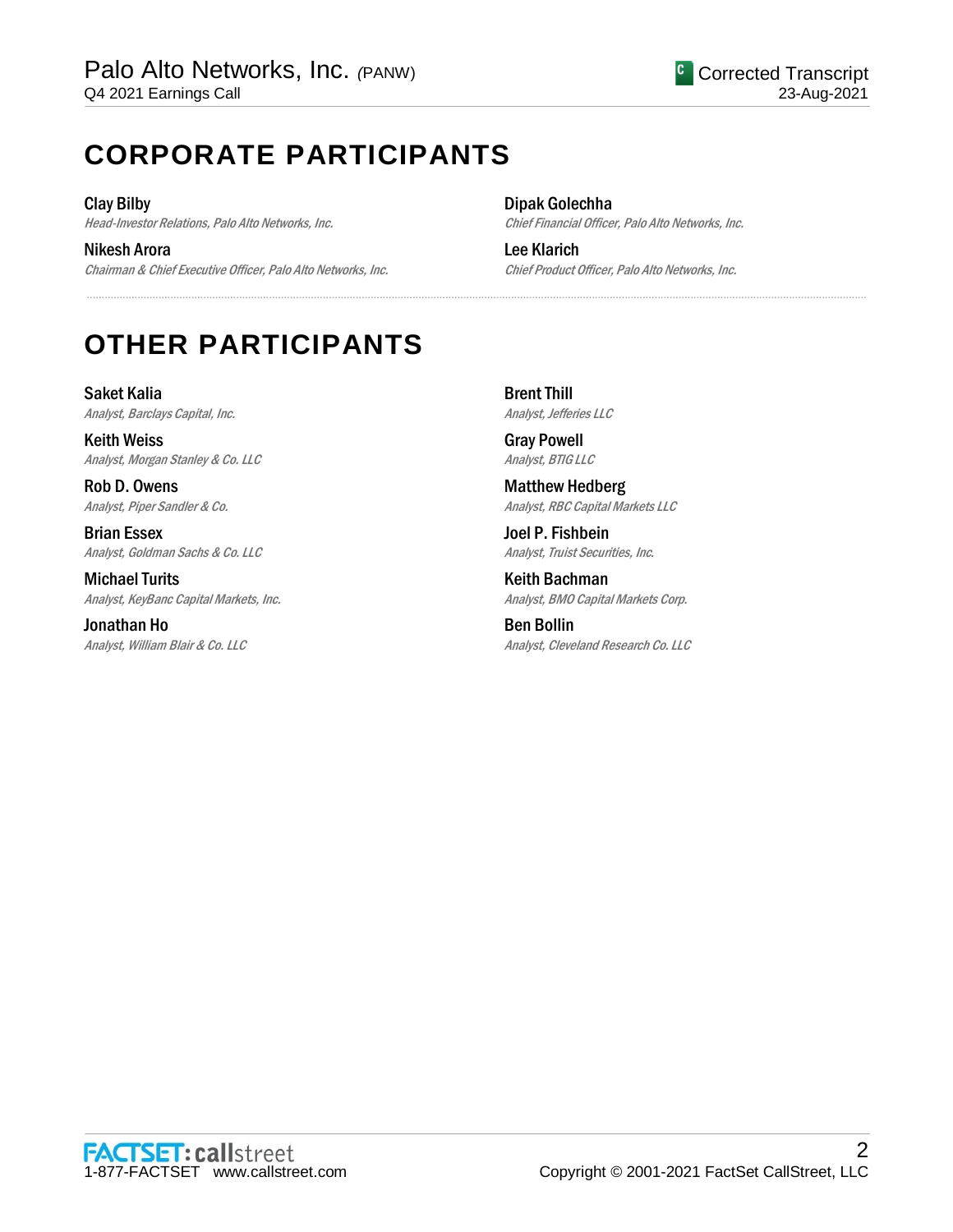# **MANAGEMENT DISCUSSION SECTION**

# Clay Bilby

#### Head-Investor Relations, Palo Alto Networks, Inc.

Good day and welcome, everyone, to Palo Alto Networks' Fiscal Fourth Quarter 2021 Earnings Conference Call. I am Clay Bilby, Head of Palo Alto Networks' Investor Relations. Please note that this call is being recorded today, Monday, August 23, 2021, at 1:30 PM Pacific Time.

With me on today's call are Nikesh Arora, our Chairman and Chief Executive Officer; and Dipak Golechha, our Chief Financial Officer. Our Chief Product Officer, Lee Klarich will join us in the Q&A session following the prepared remarks.

You can find the press release and information to supplement today's discussion on our website at investors.paloaltonetworks.com. While there, please click on the link for the events and presentations where you will find the investor presentation and supplemental information.

In the course of today's conference call, we will make forward-looking statements and projections that involve risk and uncertainty and – that could cause actual results to differ materially from forward-looking statements made in this presentation. These forward-looking statements are based on our current beliefs and information available to management as of today. Risks, uncertainties and other factors that could cause actual results to differ are identified in the Safe Harbor statements provided in our earnings presentation and in our SEC filings. Palo Alto Networks assumes no obligation to update the information provided on today's call.

We will also discuss non-GAAP financial measures. These non-GAAP financial measures are not prepared in accordance with GAAP and should not be considered as a substitute for or superior to measures of financial performance prepared in accordance with GAAP. We have included tables, which provide reconciliations between non-GAAP and GAAP financial measures in the appendix to the presentation and in our earnings release, which we have filed with the SEC.

We have several upcoming events, including a virtual Analyst Day on September 13th, starting at 9:30 AM Pacific Time. Nikesh Arora, our Chairman and CEO, along with members of the executive team, will provide an in-depth review of the company, including growth strategies, financial objectives and capital allocation framework. Management is also scheduled to participate in upcoming virtual investor conferences in September posted by Citibank and Piper Sandler.

.....................................................................................................................................................................................................................................................................

And now, I will turn the call over to Nikesh.

## Nikesh Arora

Chairman & Chief Executive Officer, Palo Alto Networks, Inc.

Good afternoon, everybody, and welcome to Palo Alto Networks' Q4 conference call. I'm trying something new today, so please bear with me. You just got an opportunity to see our ad campaign. You're the first people to see it. We spent a lot of time working hard, trying to understand what our customers really want to see from us. And the constant drumbeat we've got from them is, innovation at the forefront of cybersecurity. Our ad campaign called We've Got Next amplifies the innovation that our teams have been delivering, and our promise that we will be there with you as your partner. We've Got Next. I look forward to seeing this ad be the drumbeat for all of our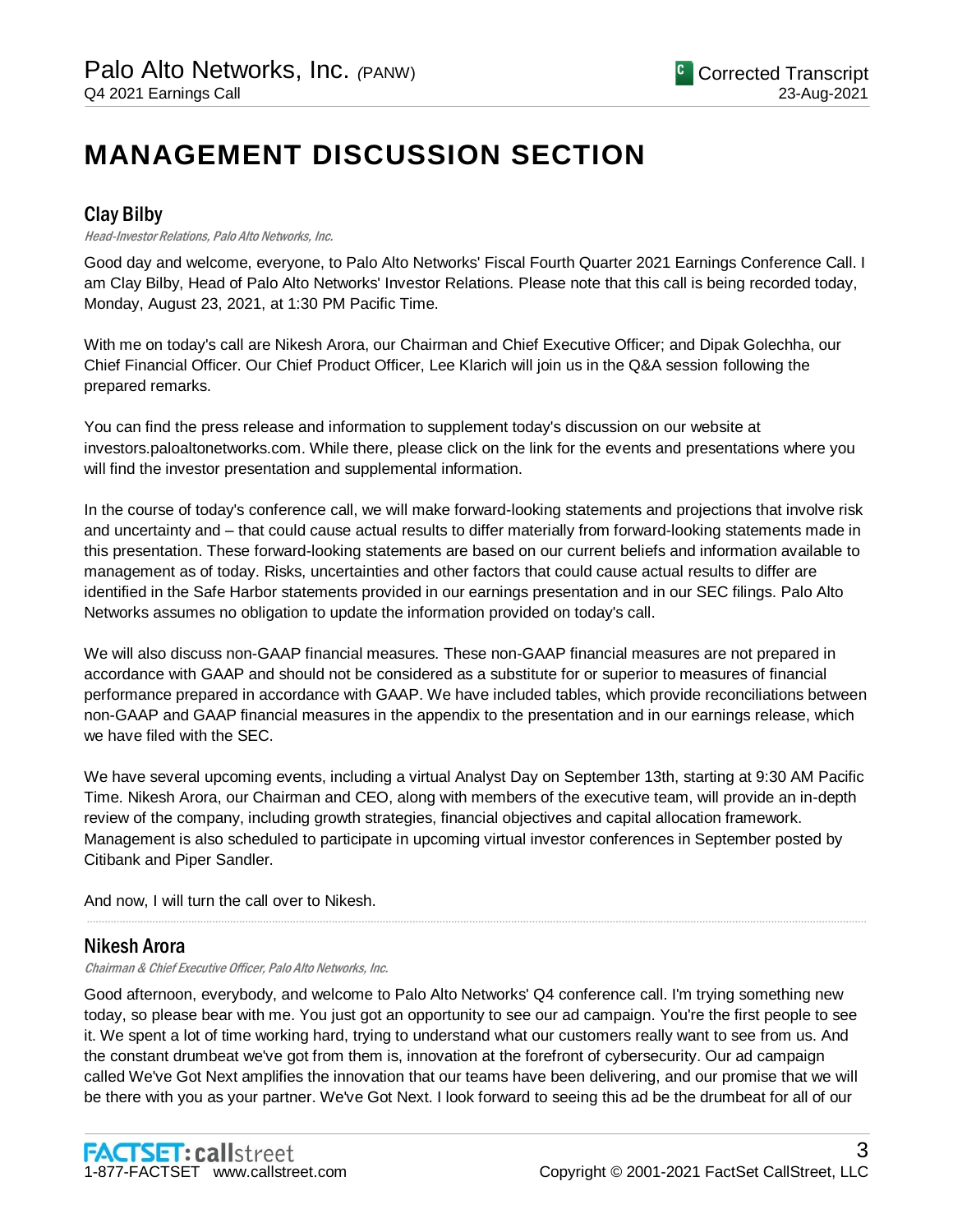broadcast media and covering our many platforms over time as we go out in the public domain and keep sharing this with our customers.

Moving on. As you all are well aware, we've had a series of cybersecurity events over the last quarter, against the backdrop where we've seen supply-chain attacks, where bad actors try to hack into core infrastructure pieces, which allows them access to enterprises or government systems. These vulnerabilities are being exploited by ransomware actors. The ransomware threat continues to rise.

Our Unit 42 team research shows that the average ransom demand in the first half of this year grew from \$5.3 million, which is up 4 – 518% year-over-year. What these attacks are highlighting is the constant shortcomings of enterprises and of government infrastructure, continuingly spurring demand and consolidation as companies revalue their cybersecurity posture.

It's against this backdrop that our platform approach is working. Three years ago at our Analyst Day, we set out the strategy of the company on three fundamental tenets. One, the network will transform with the introduction of the cloud. This has accelerated with the pandemic, with SASE and virtual firewalls leading the transformation. Not only that, we supplemented our firewall platform strategy with software capabilities like DLP, IoT, SaaS visibility, DNS security and SD-WAN.

Our second insight was the cloud is going to be big and it's here to stay. We have now seven modules in our cloud security platform, which is being used by over 75 Fortune 100 companies. And our third insight was, more AI and machine learning will be needed to support the automation of our security platforms and our security operating centers. Our Cortex platform validates that for us every single day.

Underpinning this innovation strategy has been a flurry of product releases from Palo Alto Networks. When I came to the company, we sat down and decided, what we needed to do was to get our innovation and product strategy right. Something many cybersecurity companies have struggled to do is stay relevant. You can see from this slide, we've gone from 13 major releases to 29 this year, tripling (sic) [doubling] our product release capability over three years. Of these 63-odd releases, 11 of these – 64, sorry – 11 of these have been through acquisitions, the other 53 have been done through organic innovation in the company.

And this is not all. We're going to see a lot more innovation coming down the pike as we unfold this year. We will tell you more about this in the Analyst Day.

Our rapid pace of innovation is also being validated by the industry. If you look at this slide, we used to be recognized by two – in two categories for leadership in cybersecurity. In FY 2021, we were awarded six different accolades to validate that now we're leaders in six different categories. Our aspiration is to grow that category leadership over this year, and hopefully, get into double-digits by the end of this year. So our pace of innovation is alive and it continues.

Breaking down into the three different platform pillars. Our network-driven pillar, which is being driven by SASE and virtual firewalls. I know at the beginning of the pandemic, there was a huge debate, like how long is the workfrom-home trend going to last? Well, all I can tell you is, it's far from over as this is going to become the norm. Hybrid work is about to become the norm, and SASE is going to lead that transformation.

In this environment, all applications are going to need access to every app from any location. Only Palo Alto Networks can provide this comprehensive capability with our consistent network security across all of our platforms. We saw phenomenal number of large deals in this category. One of our largest deals was with a bank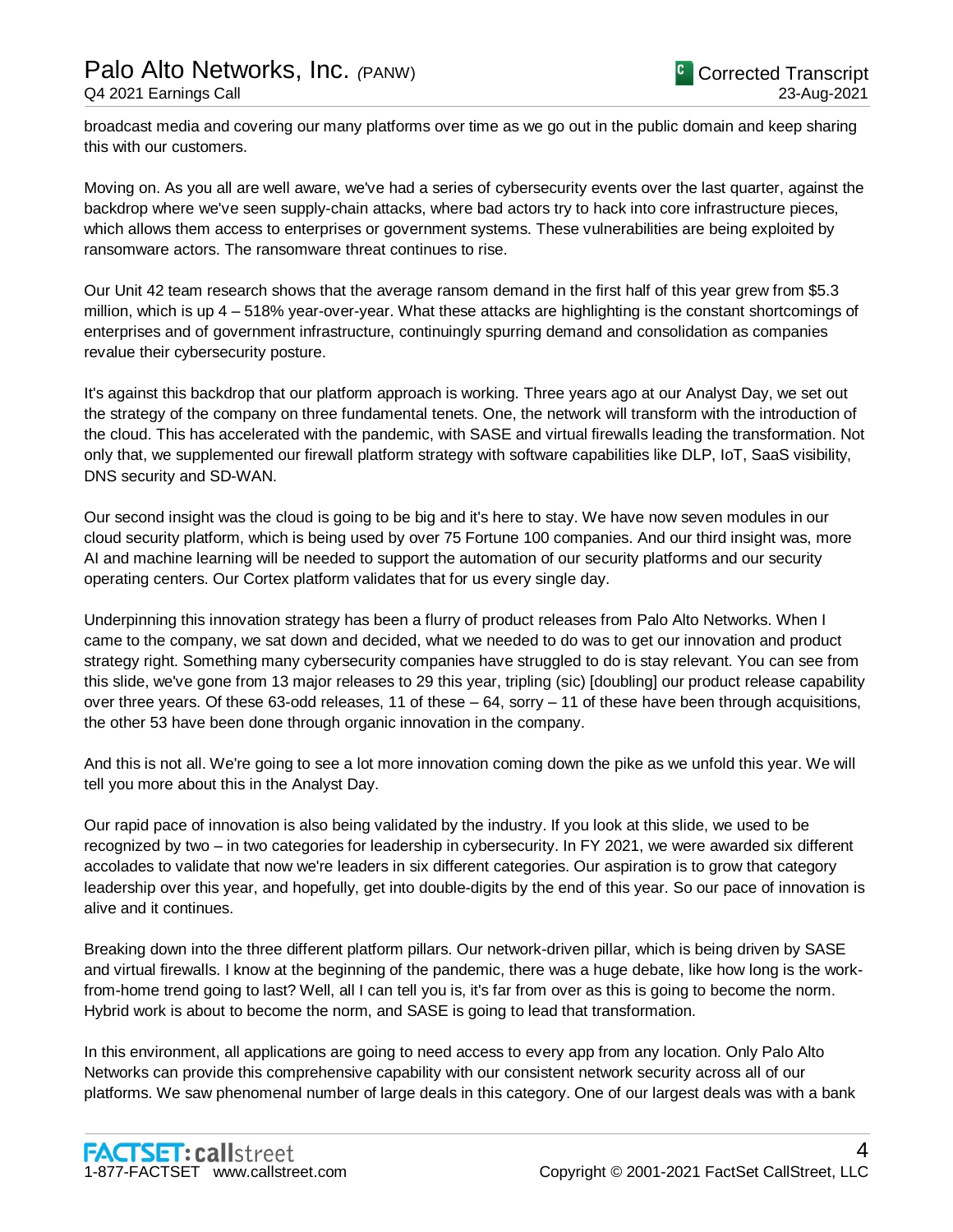in the JAPAC region, where it was highly competitive and our customers spent over \$10 million where Prisma Access was a cornerstone of that strategy.

After a phenomenal amount of growth in our SASE product category, we've seen our customer count grow by 50%, and now it's almost 2,500 customers. Also, 25% of these customers are net new to Palo Alto Networks, which is great. Not only are our firewall customers buying products from Palo Alto Networks, but our many new product capabilities are allowing us to penetrate the customer base even further.

Beyond the initial demand received for Prisma Access in our SASE category, we've realized customers want more capability. We recently announced autonomous digital endpoint monitoring – experience management – management sorry, ADEM, which is fast becoming a standard. We've realized that bundling the ADEM capabilities with other capabilities in our Prisma Access allows us to uplift our Prisma Access deals over time by 25%.

In addition to our SASE leadership, last quarter we introduced our fourth-generation hardware with high performance and attractively priced appliances. The newly introduced PA-400, which is 10 times, 10 times the performance of its predecessor, will expand our presence in the enterprise branch, SMB, and international markets. Most recently in our quarter, a US convenience store chain that previously used us only as a corporate infrastructure, deployed 400 – PA-400 Series to 2,300 stores.

Also on the high end of our hardware strategy, we're beginning to start seeing refreshes. This has been a trend which had been subdued. People were holding back, sweating their assets during the pandemic and we realized, as the pandemic has eased up, as companies are starting to come back to work, they have seen volumes go up. They have not created more infrastructure. As a result, we're seeing customers who are coming back, even in a hybrid form, starting to do refreshes in the hardware category, which has led to the hardware growth we saw this quarter, which has also underpinned some of the network-driven growth, or network platform-driven growth for us at Palo Alto Networks.

And last but not the least, we continue to maintain a leadership position in our virtual firewalls. We recently launched our partnership with Google, powering their new Cloud IDS with our VM-Series.

As you can see, continued acceleration of our software firewall business in its multiple form factors has allowed us to deliver approximately 47% of FWaaP billings in the quarter, where we even saw hardware growth accelerate. We finished our fiscal year 2021 with our software firewall and Prisma SASE next-generation security ARR at (sic) [over] \$425 million. As you will see, these numbers will add up to show that our NGS ARR for the quarter was north of \$1,180 million.

Moving to our cloud platform, as you know, we caught this trend early, investing three years ago in the cloudnative security opportunity. You might have all seen the flurry of activity from venture capitalists trying to flood this market with a lot more cloud security companies. We're delighted that they're validating our strategy, but we think we're far ahead.

A key measure we use for understanding how well our Prisma Cloud services are performing is the consumption of our Prisma Cloud service. In Q4, we had 2 million credits consumed. This consumption is broadening beyond our initial modules of Cloud Workload Protection and CSPM. We've launched IAM and WAAS modules. We already have seen adoption by north of 100 customers in the quarter. Over one-quarter of the global – our Global 2000 customers are Prisma Cloud customers with total customers growing at 47%.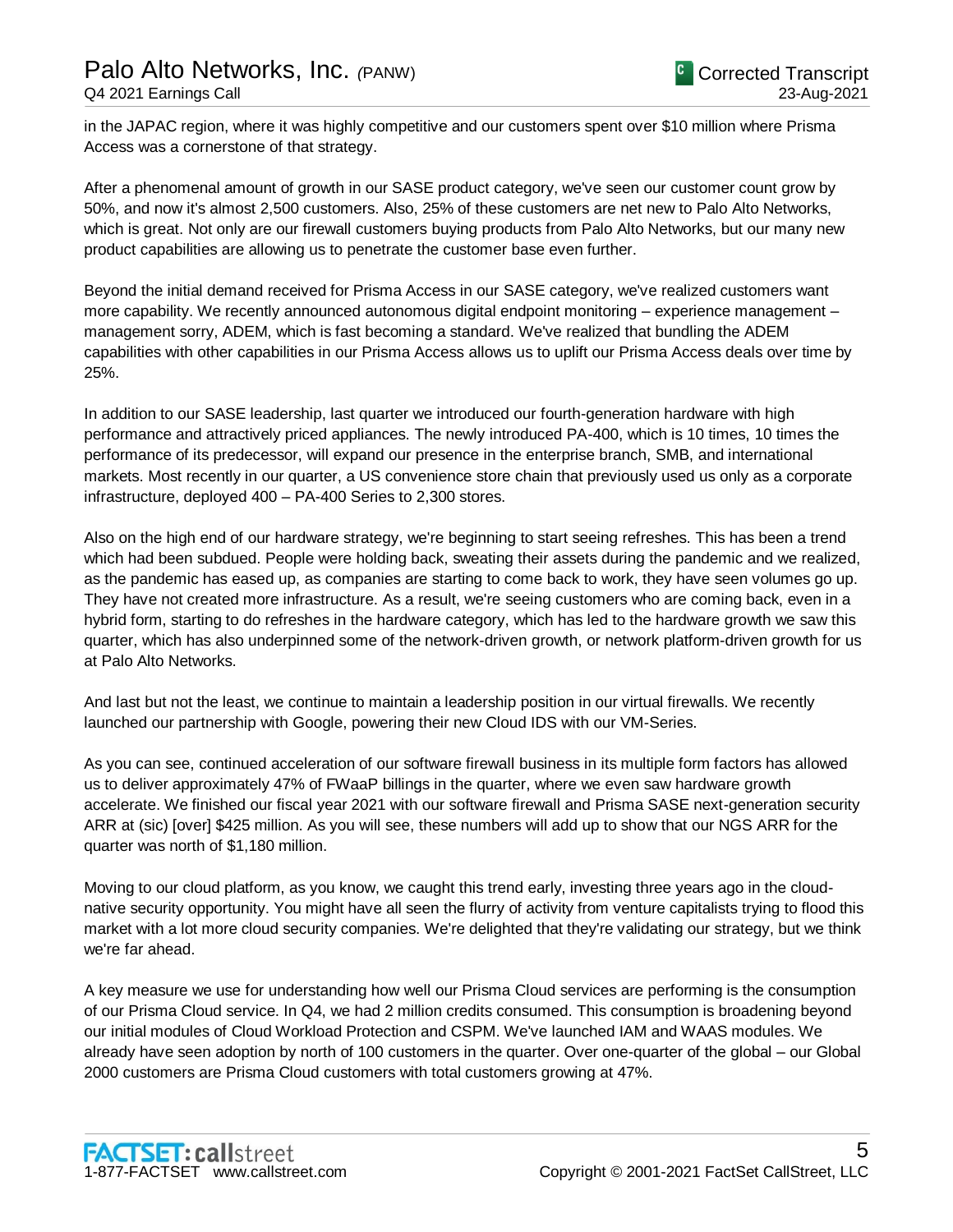# Palo Alto Networks, Inc. *(*PANW)

We're also excited that with our Bridgecrew acquisition, we have seen increased adoption of Bridgecrew as customers shift left with cloud security. We're delighted with the results so far and the progress we're making in integrating Bridgecrew to Prisma Cloud. And we continue to see very large deals with Prisma Cloud. Our top three customers in Prisma Cloud committed over \$40 million to bookings this quarter. Our largest deal was \$20 million in Prisma Cloud, with a customer expanding Cloud Workload Protection and CSPM and adding Bridgecrew for the entire cloud platform. Including our Marketplace VM- and CN-Series, our Prisma Cloud business finished FY 2021 with ARR of (sic) [over] \$300 million.

Moving on to Cortex. In Cortex, we have 2,900 customers for our XDR Pro and XSOAR products, nearly doubling year-over-year. We booked our very first over \$10-million follow-on transaction for Cortex in the pharma industry. Driven by the platform approach, our customer bought most of the platform, they want XDR, they want network traffic analysis, they bought XSOAR.

Today, we announced XDR 3.0. This expands our pioneering XDR service to cloud and identity-based threats, giving organizations a single console for holistic analysis. Xpanse continues to innovate as the leader in the emerging Attack Surface Management space, as well as delivering unique integrations with our Palo Alto portfolio.

In Q4, we released Xpanse capability that enables unknown cloud assets to be discovered and brought under management of Prisma Cloud. We finished FY 2021 Cortex NGS ARR of over \$400 million.

And last but not the least, we're very excited about Unit 42. Unit 42 is our capability where we can actually proactively support our customers. This is how we go from being a peacetime company that provides products to our customers to a wartime ally when we are there for them when they need us. We launched proactive capability last quarter in our Unit 42 team. Our business went up 11x in Q4 for the Proactive services capability.

One of the key engagements we are experiencing is ransomware readiness. We have 39 ransomware readiness assessments where we got engaged and we have 300 more in the pipeline. Over time, we expect these service engagements to allow us to increase our product pull-through to our customers.

You can see that our leadership signs where customers are integrating security and consolidating. As a company, we've continued to focus on getting more presence in our customers and getting larger deals with them. I'm delighted to say, we had 18 customers sign transactions over \$10 million in the quarter. We had our first customer that surpassed \$100 million in their booked business during the fiscal year as they standardized for Palo Alto Networks across the entire enterprise. And our Millionaire customers were up to 986 in Q4, approximately up 30% for the third quarter in a row.

The strategy is showing in our financial results. You can see we saw revenue acceleration in Q4 to \$1.2 billion. You also saw that our billings went up to \$1.8 billion – \$1.868 billion, was up 34% and our NGS billing (sic) [ARR] of \$1.18 billion was in excess of our guidance, also delighted that our FY 2021 performance for ClaiSec had an ARR of \$734 million and revenue of \$602 million. Going into FY 2022, we're further aligned around our One Palo Alto Networks strategy where we see the benefits of being able to cross-sell our platform.

I also am very delighted to say we had our first \$2-billion quarter ever. I know you see the billings of \$1.868 billion, but if you look at the difference between our RPO and our revenue, we actually did more than \$2 billion of booked business this quarter. It's kudos to our team out there in the field and our customers who trust us with their cybersecurity.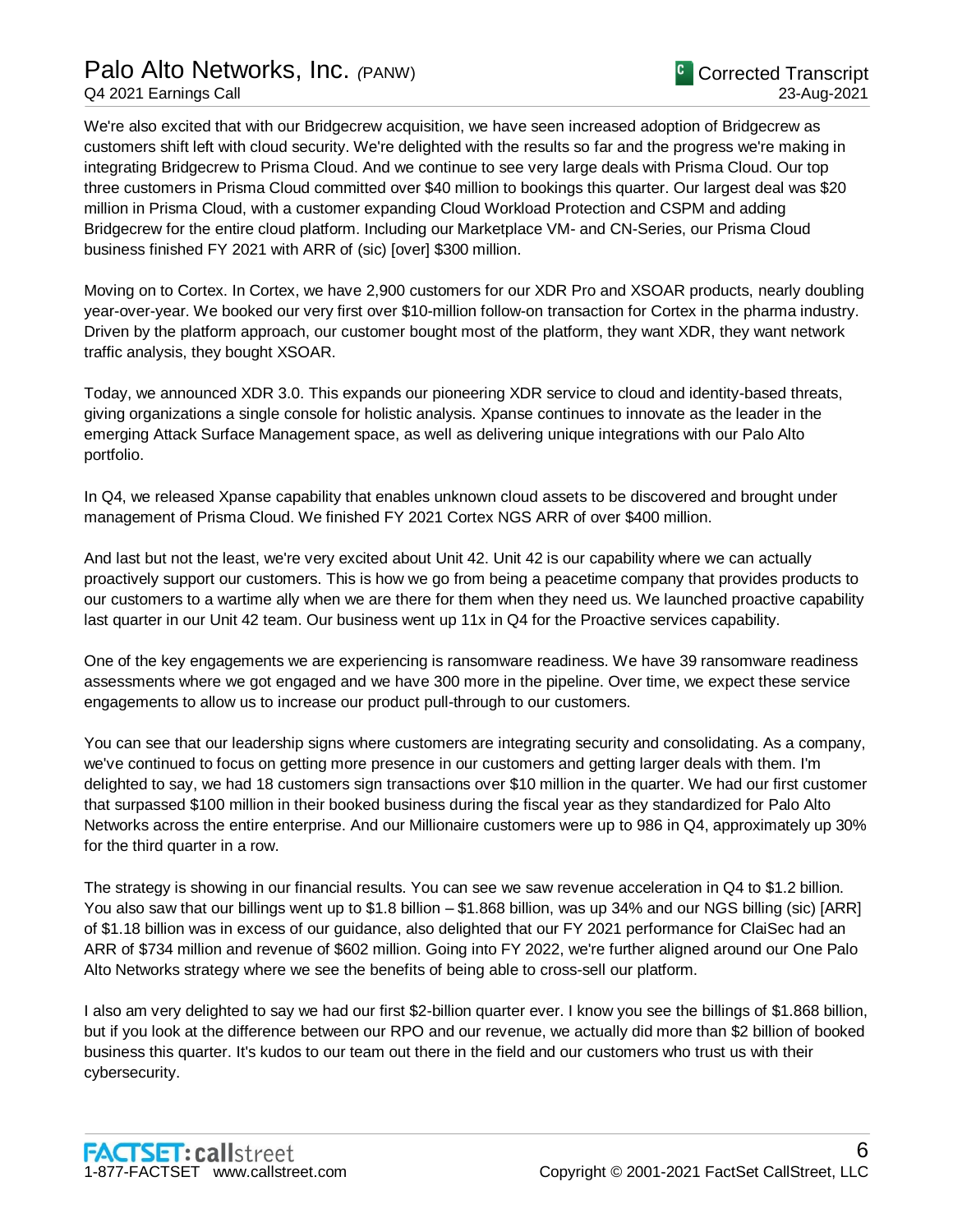# Palo Alto Networks, Inc. *(*PANW) Q4 2021 Earnings Call

During Q4, it is clear that we continue to see momentum in our business. We saw product revenue accelerated at Palo Alto Networks. This is revenue, which we believe, will sustain into Q1 because we are seeing the refresh come in, and we didn't ship everything that we saw in our product business in Q4. We're not able to. We've also seen phenomenal growth in our cross-platform adoption. You can see that customers – 43% of our customers purchase all three of our platforms, 28% purchase two platforms and 29% purchase one platform. What's interesting is, for customers that have acquired two of our platforms, deal sizes were three times the deal size for single platforms.

Also, for Global 2000 customers that acquired all three of our platforms, some of the deals were 14 times the deal size of the largest single platform deals. So, it's very interesting to watch. Our platform approach of consolidation is beginning to show signs of success as we are able to go convince our customers that they should be deploying more than just one of our platform categories.

It is clear to us that our transformation is working. In September 2019 at our Analyst Day, we provided FY 2022 targets. Our just-released FY 2022 guidance materially exceeds the FY 2022 targets we set back in 2019, as you can see.

As Dipak will highlight, our total company growth for revenue is the mid-20s, ahead of our prior 20% CAGR target for two years ago. Our business is transforming faster. NGS is growing faster. I look forward to sharing new guidance for you for the next phase of Palo Alto Networks over the next three years at our Analyst Day in September, but it's clear that over the last three years, our product and strategic transformation to being an innovator in cybersecurity is working. Now, we have to share the strategy over the next three years of how we continue to scale this business effectively and efficiently.

Multiple drivers give us conviction in objectives for FY 2022 and beyond. Just to lay it out for you, how do I see growth for FY 2022 and how do I see us scaling into that growth. One, I believe there's some pent-up hardware demand, but we're going to see that come through in Q1 and the rest of FY 2022. We've also launched new form factor hardware and we are very excited about the initial response by the customers to this new category of hardware.

We also continue to benefit from the cloud adoption around the industry, and we think that benefit continues going into FY 2022. As I said, work-from-home is a new normal. It's not something that's over. I don't think the SASE train has barely left the station. I think they have a lot of room to go, not just for FY 2022, but also beyond. And last but not the least, I don't believe manual processes can keep up with the accelerating pace of sophistication for cybersecurity. So, I believe there is tremendous growth going forward both for the cybersecurity industry and for Palo Alto Networks.

On the scale front, we introduced the concept of speedboat three years ago. Our speedboat model is working well. We continue to iterate and improve it for growth and productivity. We also see our multiple platform success. We believe there is room for synergies as we get into a more cohesive sales motion as we start to see these things working.

There's also some products which we have not yet launched, which you will see us launch during the course of the year and we hope, as we launch those products, there you're going to start seeing the benefits of our innovation and investments during this year and following years. And our journey to the cloud is well underway, but we also have much to go in terms of optimizing our cloud spend, so we believe there's opportunity to create a margin expansion over the long term. We also believe there is sustainable growth in cybersecurity industry.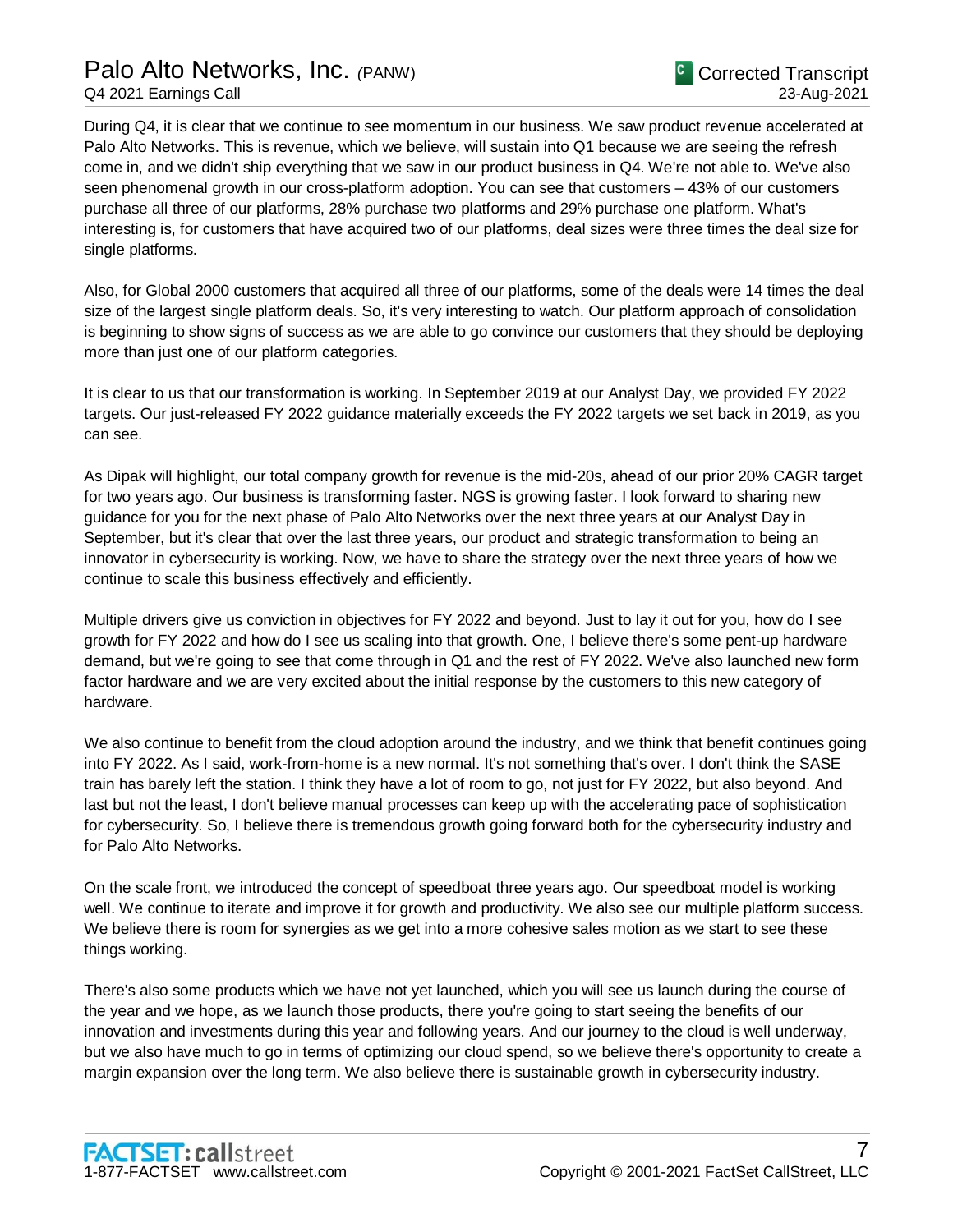# Palo Alto Networks, Inc. *(*PANW) Q4 2021 Earnings Call

We expect to see these drivers of our top line combine with a continued but moderate pace of investment in FY 2022, as we plan to add fewer employees in 2022 than we did in FY 2022. Part of this is our expectation that acquisitions will be incremental versus substantive in the coming year.

Beyond FY 2022, we expect to grow operating income faster than revenue. We will update investors further on this at our September 30 Analyst Day. Ending where I started, you can see why we're excited to talk about We've Got Next as we head into FY 2022.

.....................................................................................................................................................................................................................................................................

With that, I will turn over the call to Dipak to talk about the details of our Q4 performance and our guidance.

#### Dipak Golechha

Chief Financial Officer, Palo Alto Networks, Inc.

Thank you, Nikesh, and hello, everyone. Before I begin, please note that all comparisons are on a year-over-year basis unless specifically noted otherwise.

We delivered results ahead of our guidance across all metrics as we continue to grow and transform our business. In Q4, we saw sequential revenue acceleration driven by strength in our hardware appliance business and in our Next-Generation Security portfolio. We also continued to grow billings and our remaining performance obligation ahead of revenue, as we build future predictability with a higher mix of recurring revenue.

As a reminder, billings is total revenue plus the change in total deferred revenue, net of acquired deferred revenue.

In the fourth quarter of 2021, we delivered billings of \$1.87 billion, up 34% and well ahead of our guided 22% to 23% growth. The size of the deals with our large strategic customers grew and our total customer count expanded, with over 2,500 customers added in the quarter. Q4 revenue of \$1.22 billion grew 28% and was above the high end of our guidance range. Growth was driven by strong demand across all geographies and major product areas.

Total deferred revenue in Q4 was \$5.02 billion, an increase of 32%. The remaining performance obligation, or RPO, was \$5.9 billion, increasing 36%. We believe that RPO adds meaningful insight into our backlog as it includes both prepaid and contractual commitments from customers. By geography, Q4 revenue growth was strong across all regions. The Americas grew 29%, EMEA was up 25% and APAC grew 28%. Our hardware appliance business accelerated in Q4, driving product revenue of \$339 million, growing 11% and contributing 28% of revenue.

Customer reaction to our refresh of the 400 Series and 5400 Series appliances was positive. We saw strength overall in network and data center refresh, and appliance pull-through from customers standardizing on our platform.

Subscription revenue of \$535 million increased 37%. Support revenue of \$345 million increased 35%. In total, subscription and support revenue of \$880 million, increased 36% and accounted for 72% of our total revenue.

Gross margin was 75.3%, up 100 basis points as compared to last year, driven by improvements in both our product and services gross margin.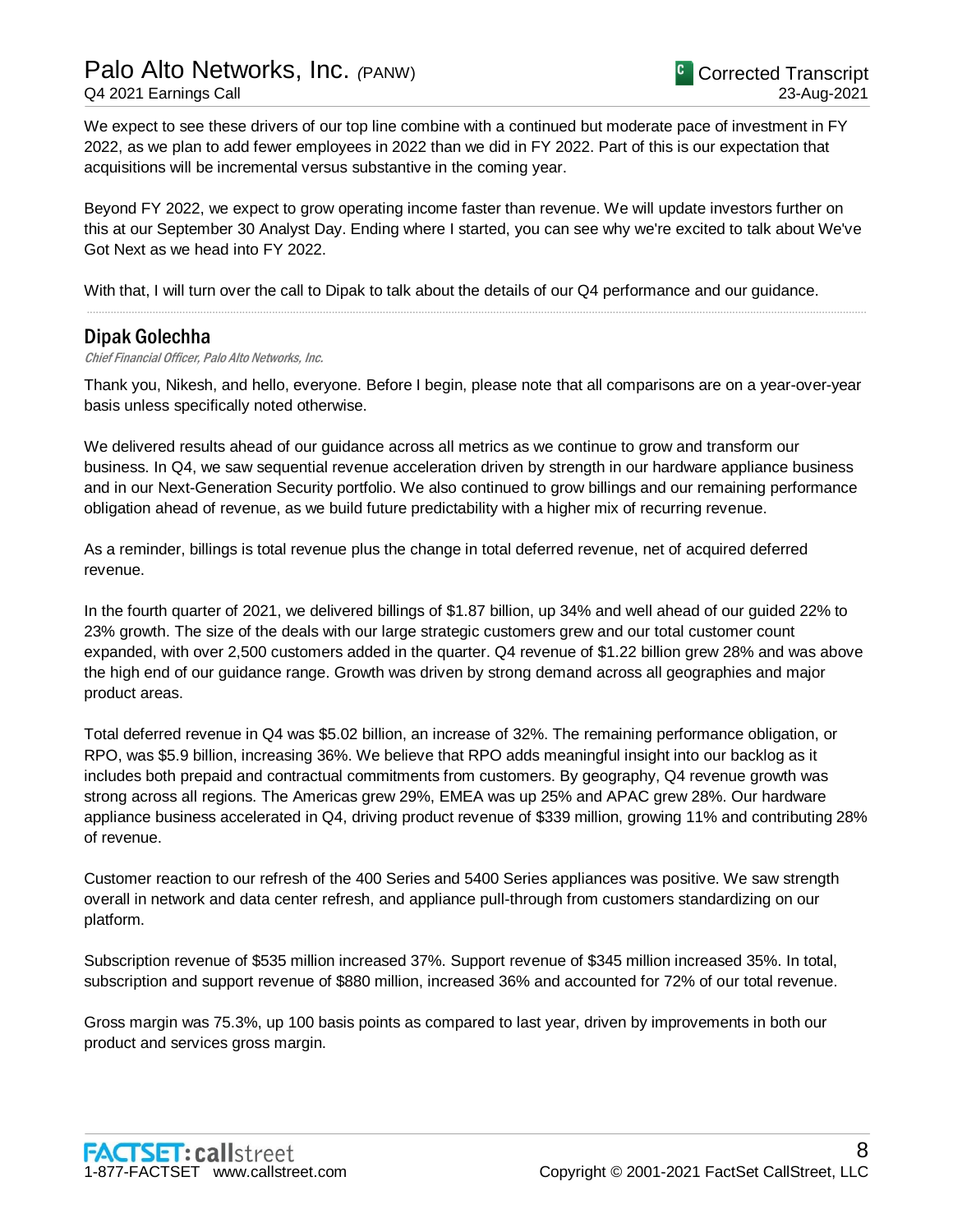While the top line outperformed, operating margin was 17.5%, down year-over-year as expected, as some pre-COVID expenses returned in the fourth quarter, and we continued to hire top talent, adding head count in our goto-market and engineering organizations. We ended the fourth quarter with 10,473 employees.

Net income for the fourth quarter increased 12% to \$162 million, or \$1.60 per diluted share. Our non-GAAP tax effective – effective tax rate was 22%. GAAP net loss was \$119 million or \$1.23 per basic and diluted share. For the full year, billings of \$5.45 billion grew 27% and total deferred revenue was \$5.02 billion, an increase of 32%. Fiscal year revenue of \$4.26 billion grew 25% and operating margin of 18.9% was up 130 basis points, as COVID-related impacts led to lower operating expenses throughout the year. Non-GAAP net income increased 27% to \$614 million or \$6.14 per diluted share.

Turning now to the balance sheet and cash flow statements, we finished July with cash, equivalents and investments of \$3.8 billion. Days sales outstanding, was 74 days, a decrease of seven days from a year ago, driven by a combination of strong collections and improved billings linearity. Cash flow from operations was \$326 million. Free cash flow was \$298 million, as compared to \$302 million last year with a margin of 24.5%. For the full year, free cash flow was – of \$1.39 billion was up 69% with a margin of 32.6%. Adjusted free cash flow for the year was also \$1.39 billion, up 43% with a full year margin of 32.6%.

Cash conversion remains an important part of our framework in supporting total shareholder return.

Our Firewall as a Platform, or FWaaP billings grew 26%, reflecting another strong quarter, as we continue to grow faster than the market. While we saw an increased contribution to Firewall as a Platform growth due to increased product demand, a majority of Firewall as a Platform growth continues to be driven by software firewalls, including our VM-Series and Prisma SASE.

Next-Generation Security, or NGS ARR, exited the year at \$1.18 billion, exceeding our original guidance of \$1.15 billion. Within NGS, we continue to see exceptional growth in our SASE and software firewall portfolio, as well as strength in Prisma Cloud and Cortex.

For ClaiSec, we were happy to have achieved results that were consistent with our fiscal year 2021 financial goals. As we have gone through our fiscal year 2022 business planning and oriented the focus of the company around One Palo Alto Networks, we wanted to ensure our metrics reflect this One Palo Alto Networks strategy. We believe a focus on NGS ARR growth and our transformation metrics are the best measures of progress on our strategy.

In the appendix of our earnings slide deck, we have included the fiscal year 2021 results in NetSec and ClaiSec.

Our capital allocation priorities are unchanged and aligned with the optimization of long-term shareholder return. We remain focused on investments for organic growth and targeted value-creating acquisitions. We didn't close any acquisitions in Q4, and at this time, we believe we have assembled the key pillars needed to execute on our platform strategy. We expect only incremental M&A activity in fiscal year 2022, as compared to the recent past.

Under our share repurchase authorization, during the quarter, we acquired approximately 846,000 shares on the open market at an average price of approximately \$388, for a total consideration of \$328 million. Our board of directors authorized an additional \$676 million for share repurchase, increasing the remaining authorization for future share repurchases to \$1 billion expiring December 31, 2022.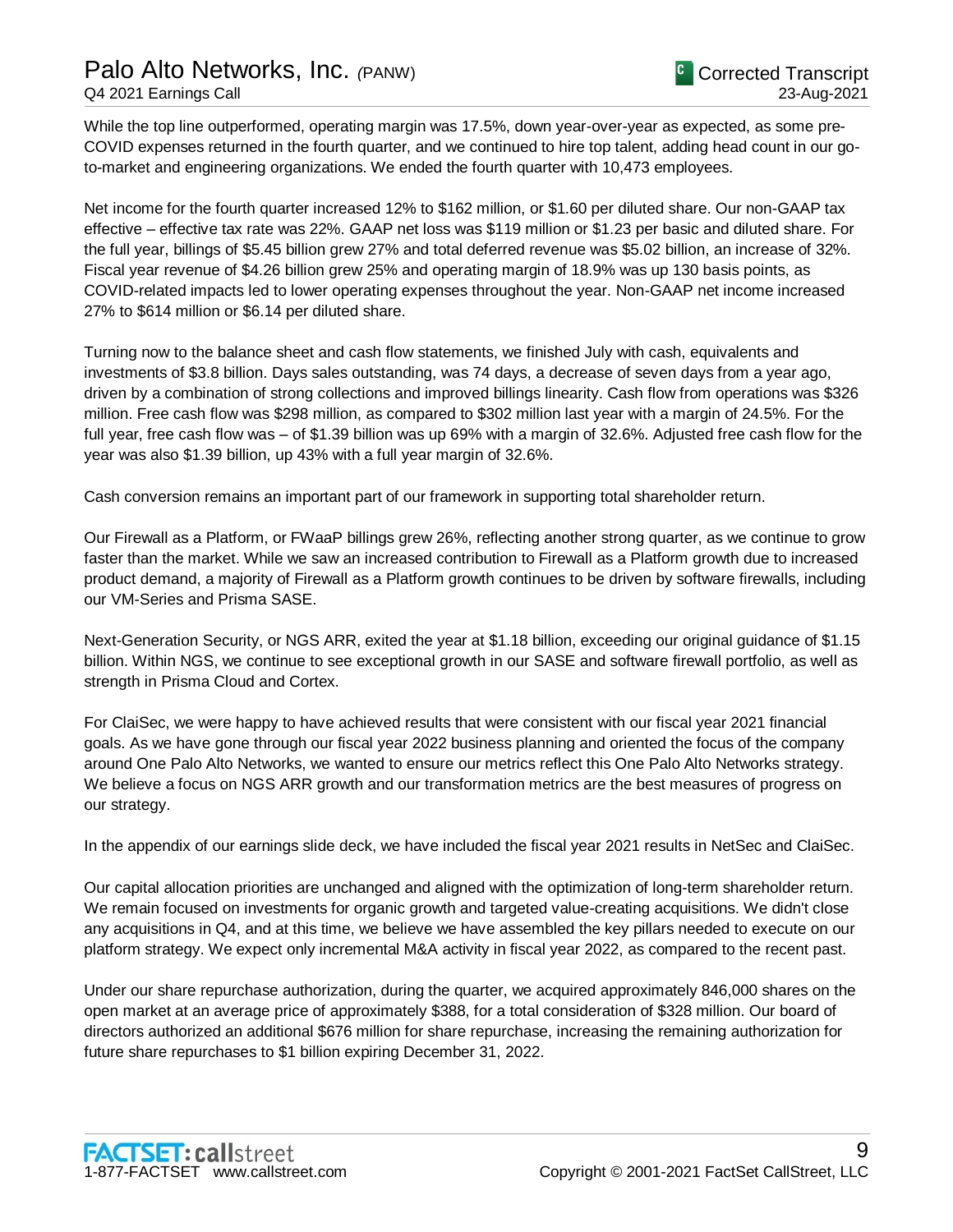## Palo Alto Networks, Inc. *(*PANW) Q4 2021 Earnings Call

Moving now to guidance and modeling points. For the first quarter of 2022, we expect billings to be in the range of \$1.29 billion to \$1.31 billion, an increase of 19% to 21%. Revenue is expected to be in the range of \$1.19 billion to \$1.21 billion, an increase of 26% to 28%. Q1 product revenue growth percent to be in the low double digits, we are providing this transparency this quarter.

Non-GAAP EPS is expected to be in the range of \$1.55 to \$1.58 based on a weighted average diluted count of approximately 101 million to 103 million shares. For fiscal year 2022, we expect billings to be in the range of \$6.6 billion to \$6.65 billion, an increase of 21% to 22%.

Revenue is expected to be in the range of \$5.275 billion to \$5.325 billion, an increase of 24% to 25%. We expect Next-Generation Security ARR to be \$1.65 billion to \$1.7 billion, an increase of 40% to 44%. We expect product revenue growth percent to be in the mid-single-digit to high single-digit range year-over-year. We expect operating margins to be in the range of 18.5% to 19%.

Our non-GAAP EPS is expected to be in the range of \$7.15 million to \$7.25 based on a weighted average diluted count of approximately 104 million to 106 million shares. Adjusted free cash flow margin is expected to be greater than 30% and we will report RPO and recommend this as a tracking metric as it captures the full value of our contractual arrangements and is a good indicator of future revenue.

Additionally, please consider the following additional modeling points. As I mentioned earlier, we hired aggressively in the second half of fiscal year 2021, supported by confidence in our fiscal year 2022 outlook for revenue and billings growth. With expenses from this investment flowing into the first half of fiscal year 2022 and some return of COVID expenses, we expect operating income will be shifted to the second half of the year in fiscal year 2022 as compared to fiscal year 2021, and we expect an approximate 43%/57% first half to second half split during fiscal year 2022.

We expect our non-GAAP tax rate to remain at 22% for Q1 and fiscal year 2022, subject to the outcome of future tax legislation. We expect net interest and other expenses of \$4 million to \$5 million per quarter. We expect fiscal year 2022 diluted shares outstanding of 104 million to 106 million shares. And for Q1, we expect capital expenditures of \$35 million to \$40 million. For the fiscal year, we expect capital expenditures of \$205 million to \$215 million, which includes approximately \$40 million related to our Santa Clara headquarters.

Finally, I would like to invite you to join us for our Virtual Analyst Day on September 13th, where Nikesh, myself and others from our team will provide an update on our company and product strategy, financial outlook and ESG plans.

In closing, we are entering fiscal year 2022 with strong momentum. We're pleased with our operational execution and organic growth prospects as drivers of continued momentum.

With that, I will turn the call back over to Clay for the Q&A portion of the call.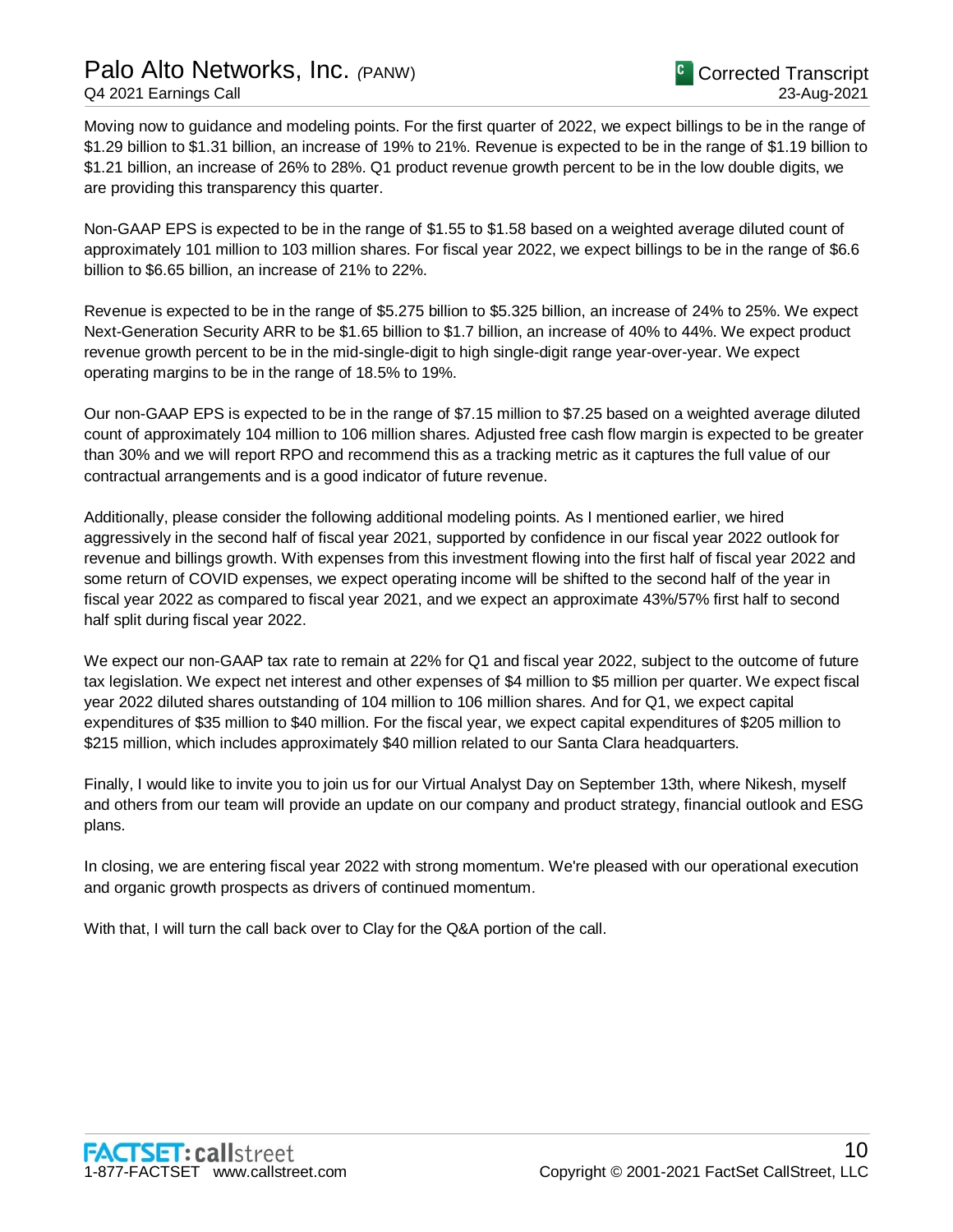# **QUESTION AND ANSWER SECTION**

#### Clay Bilby

**Clay Bilby**<br>Head-Investor Relations, Palo Alto Networks, Inc.

Thank you, Dipak. [Operator Instructions] The first question will be from Saket Kalia of Barclays, with Keith Weiss of Morgan Stanley to follow. Saket, you may ask your question. .....................................................................................................................................................................................................................................................................

#### Saket Kalia

Saket Kalia  $A_{nab}$ st, Barclays Capital, Inc.  $Q$ 

Okay. Great. Thank you, Clay. Thanks for taking my question here. Nikesh, maybe for you, lots of good stuff to hit on in the quarter, but maybe I'll just focus on next year's billings guide to start. It was great to see, I think, the guide of 21% to 22% billings growth next year. That's better than where you started fiscal 2021 in terms of billings growth expectations, and of course, subsequently beat. Can you just talk about what's going into that higher starting point for fiscal 2022 and maybe as part of that, how you're thinking about overall security spending in the areas that Palo Alto [indiscernible] (29:33)? Thanks.

.....................................................................................................................................................................................................................................................................

#### Nikesh Arora

Chairman & Chief Executive Officer, Palo Alto Networks, Inc.

Well, Saket, thanks for your question. As you know, when we went into FY 2021, we were all looking at what's happening with the pandemic. We were trying to figure out how the pandemic was going to impact security spend, how the pandemic was going to impact our customers coming back to work. What we've realized in the course of the last year that business must continue and in that context, customers have come back and realized this way of working is fine, not only way of working in terms of creating productivity and delivering their services, but also this way of working in terms of upgrading the IT infrastructure, and of course, staying ahead of the cybersecurity threat landscape.

So, in that context, we have a little more confidence going this year where we believe the customer is going to go. Of course, the pandemic hopefully will ease itself out over the course of the next few quarters, but in that context, we feel a little more confident and therefore, we've been able to understand what we can do as a business and share that guidance with you.

In terms of cybersecurity spend, as I said, the volumes of technology consumption have gone up in the pandemic, not down. I don't think this is a one-time blip that's going to normalize. I think this is a new normal, and that new normal needs to be protected and to be able to protect it effectively, you're seeing customers are looking at consolidation strategies. I shared with you the three platform purchases – the two platform purchases. And in my three years at Palo Alto, I'm finally seeing customers wanting to consolidate and not deal with fragmentation. They're realizing, this is a losing battle if you're going to take points to deliver products and try to integrate them yourself.

Now, that's our bet, has always been our bet, but it's not a bet which is contingent on us having a platform. You have to buy it all. It's contingent on us being able to deliver best-of-breed capabilities. And as shared, we've gone from two to six hopefully, from six to double digits this year, which means we actually deliver best-of-breed capability to our customers even if all they want is that. So, that's what gives us the confidence, Saket.

.....................................................................................................................................................................................................................................................................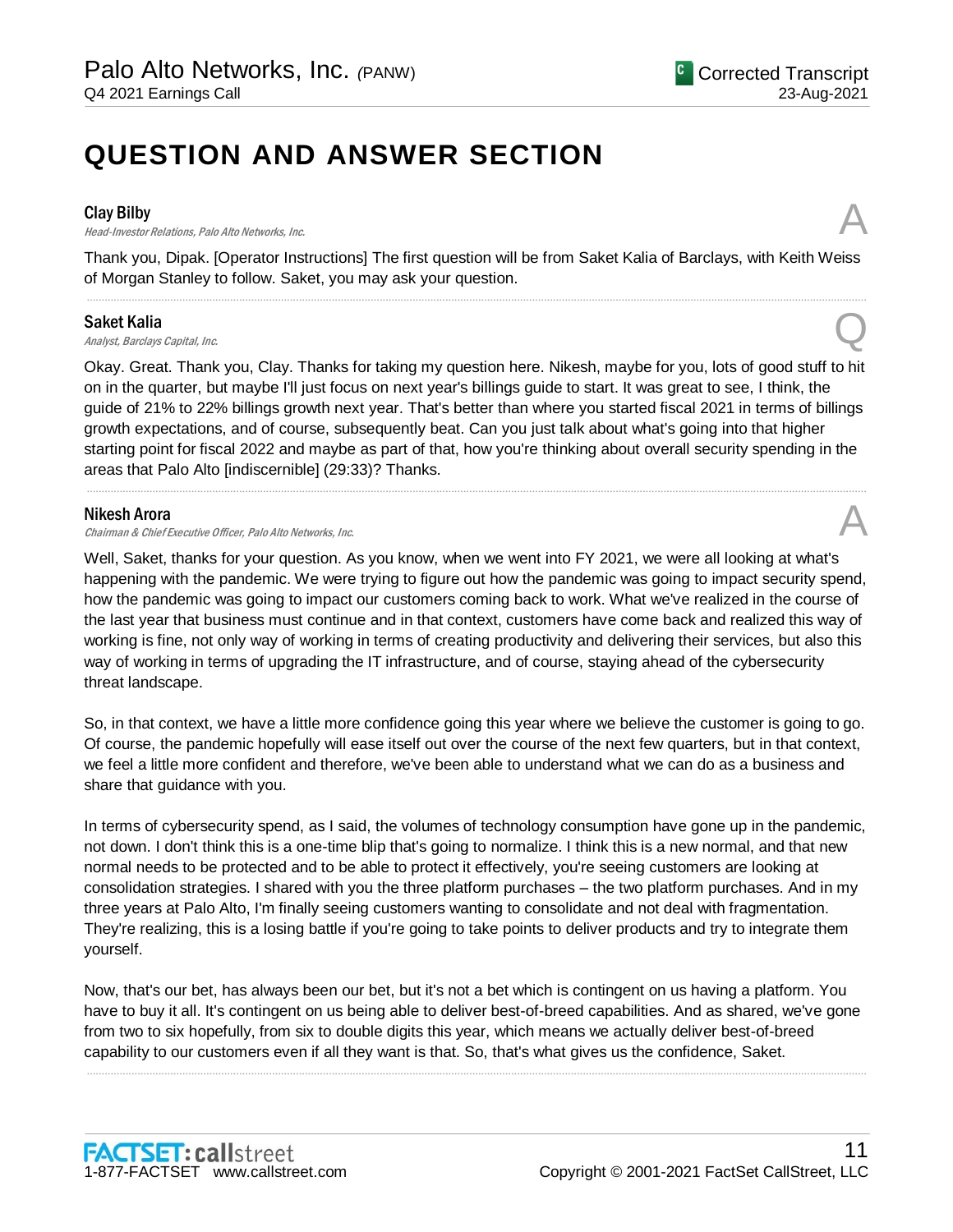Q4 2021 Earnings Call

#### Saket Kalia

Saket Kalia  $A_{nab}$ st, Barclays Capital, Inc.  $Q$ 

Thanks very much.

#### Clay Bilby

**Clay Bilby**<br>Head-Investor Relations, Palo Alto Networks, Inc.  $\mathcal{A}$ 

And our next question comes from Keith Weiss of Morgan Stanley with Rob Owens after that. Keith Weiss, you may ask your question.

.....................................................................................................................................................................................................................................................................

.....................................................................................................................................................................................................................................................................

#### Keith Weiss

**Keith Weiss**<br>Analyst, Morgan Stanley & Co. LLC  $\bigotimes$ 

Excellent. Thank you, guys for taking the question and very nice quarter. I think this quarter is probably going to surprise a lot of guys in terms of the level of overall strength you saw in billings, Next-Gen doing really well, operating margins outperforming, the guide for operating margins outperforming. But probably the biggest area of contention that you guys had coming into the print was product revenues.

There's a lot of worry about supply chain issues and supply chain constraints. It doesn't really seem like that impacted you. Can you talk a little bit about product revenues heading into FY 2022? Does this account for any – the guide, does it account for any supply chain issues on a go-forward basis? And this new level of – for FY 2022 of mid- to high single-digit growth, is that durable beyond FY 2022 or is this a period of catch-up spend with that pent-up demand around hardware you were talking about previously? Thank you.

.....................................................................................................................................................................................................................................................................

#### Nikesh Arora

Chairman & Chief Executive Officer, Palo Alto Networks, Inc.

So, Keith, thanks a lot for your question. I also want to thank you [ph] for a balanced note (32:34). I thought you had a good assessment of our opportunities and challenges going into the quarter. Like you said, we are seeing the pent-up demand get released. We are seeing some impact of refreshes. We are seeing some impact of some of our new form factors that we've launched. We are working diligently, as I'm sure everyone is, with our suppliers to make sure that we're able to bridge the supply and demand gap. So far, we've been able to make it through Q4. Based on current visibility, we don't see challenges for Q1 going into it, which is why we've given you guide for Q1 and we'll keep working with our suppliers.

I think the supply chain issue is going to sort of mitigate itself in Q3 or Q4 timeframe anyway in the industry. I think there are – you know, when there is a supply issue, a lot of the manufacturers, a lot of the chip companies are actually working twice as hard to try and bridge the gaps. And we're also working hard with them to make sure we are very transparent about our needs in the quarter. So, so far, we have guided with the anticipation that we will be able to keep managing our supply chain balance the way we have been able to manage for Q4. And in terms of your sustainability, I would welcome you to the Analyst Day on September 13, and we can talk more about it then.

.....................................................................................................................................................................................................................................................................

.....................................................................................................................................................................................................................................................................

#### Keith Weiss

**Keith Weiss**<br>Analyst, Morgan Stanley & Co. LLC  $\bigotimes$ 

Excellent. Sounds great, guys. Thank you.

Clay Bilby **Clay Bilby**<br>Head-Investor Relations, Palo Alto Networks, Inc.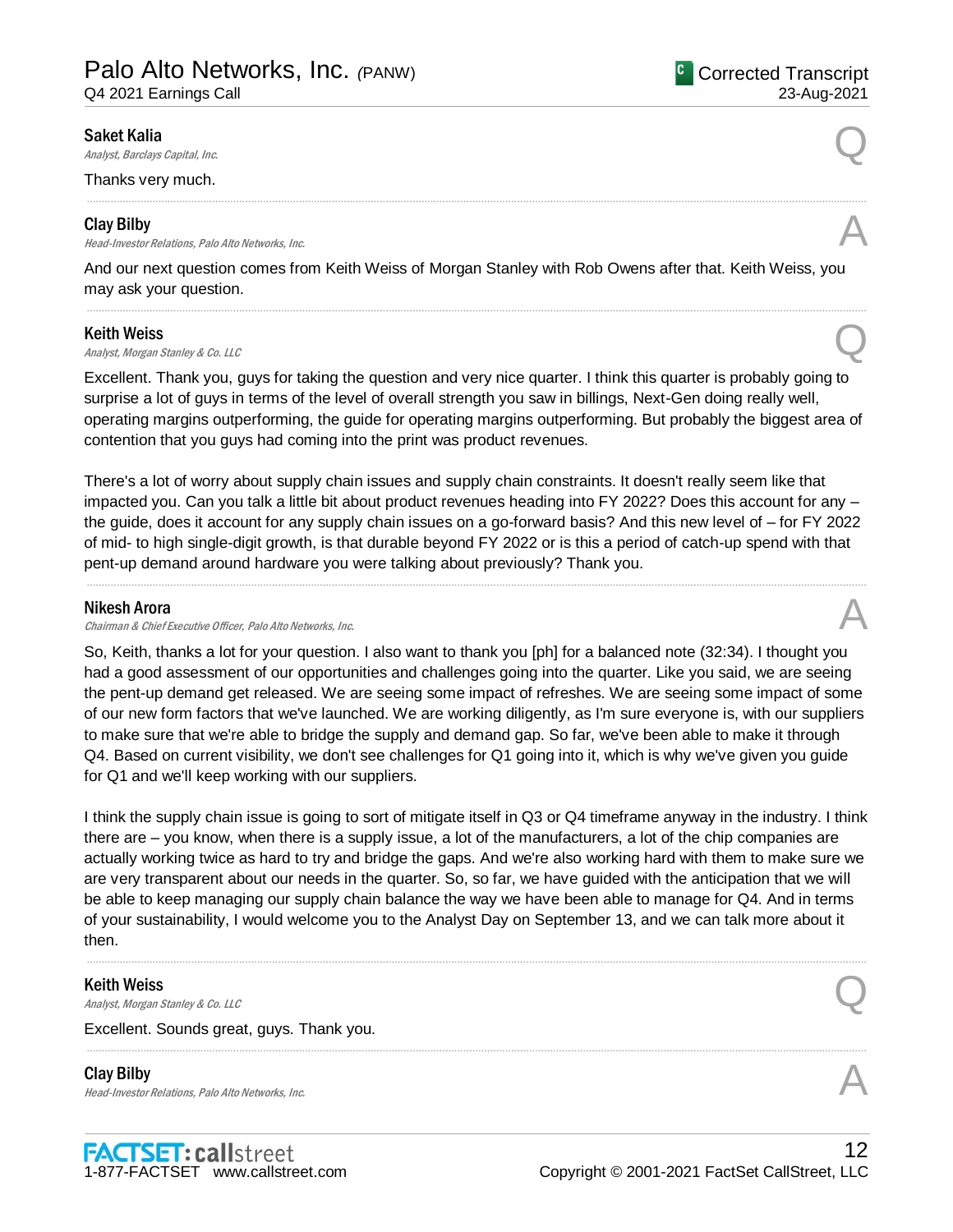Our next question comes from Rob Owens of Piper Sandler with Brian Essex to follow. Rob, you may ask your question.

#### Rob D. Owens

**Rob D. Owens**<br>Analyst, Piper Sandler & Co.

Great and thank you for taking my question. You talked a little bit in the prepared remarks about your success in the XDR segment and I was wondering, given all the noise in that segment, Nikesh, if you could unpack a little bit where the competitive landscape is and why Palo Alto is winning at this point? Thanks.

.....................................................................................................................................................................................................................................................................

.....................................................................................................................................................................................................................................................................

#### Nikesh Arora

Chairman & Chief Executive Officer, Palo Alto Networks, Inc.

Thanks, Rob. Look, XDR is a competitive space. It's the new transform endpoint space, which has a lot of players. And there were some legacy players in that space who lost ground to some of the newer players in the space, and we all know who they are and Palo Alto came out with a product which was highly technically capable and competitive. As we've shared with you, we have won various benchmarks in the industry versus other players in the space. So we are seeing dog fights – or cat fights, or whichever the right analogy is, in the customer space, where we get in contention with a competitor and it's gets competitive and it becomes a question of, can you deliver the XDR capabilities you want.

But I think over time, what's happening is, that customer is looking at it as a more expansive approach saying, this is not just about the EDR part, the endpoint part. It also needs to look at how do you co-mingle that with your network traffic analysis, how do you put – take that together and minimize the number of alerts that you're getting from different parts of infrastructure. As we just announced this morning, we've integrated cloud capability in there.

So now you can take a look at your cloud estate and take the alerts from the cloud estate, co-mingle that with your endpoint, co-mingle that with your NTA and try and see how do you minimize the alert and how do you see correlation amongst all those alerts. Not just that, we introduced identity analytics this morning to it. So, I think over time, the XDR category is hurtling towards what used to be the SIEM and what's going to happen over time is XDR will engulf that space, but with a much more intelligent, normalized point of view, where you can actually look at it and say, this is valuable to me.

The SIEM of the past was a data-aggregation exercise, and the intelligence was left for the customer to determine. I think XDR is bringing that next-generation capability to the SIEM, where it's cross-corelating prior to that, reducing your noise, giving you more relevant information. That's what's going to be the future.

So, that's why XDR, whilst competitive, highly strategic, and it's – it behooves us because we have multiple pieces of the puzzle where we actually have cloud security capabilities, we have firewall capability, not just on hardware, but across the virtual form factors. So, being able to bring all that data, make sense of it and provide value to the SoC is where I think XDR is going and I think we're well placed in that space.

.....................................................................................................................................................................................................................................................................

.....................................................................................................................................................................................................................................................................

## Rob D. Owens **Rob D. Owens**<br>Analyst, Piper Sandler & Co.

Great. Thank you very much.

Clay Bilby **Clay Bilby**<br>Head-Investor Relations, Palo Alto Networks, Inc.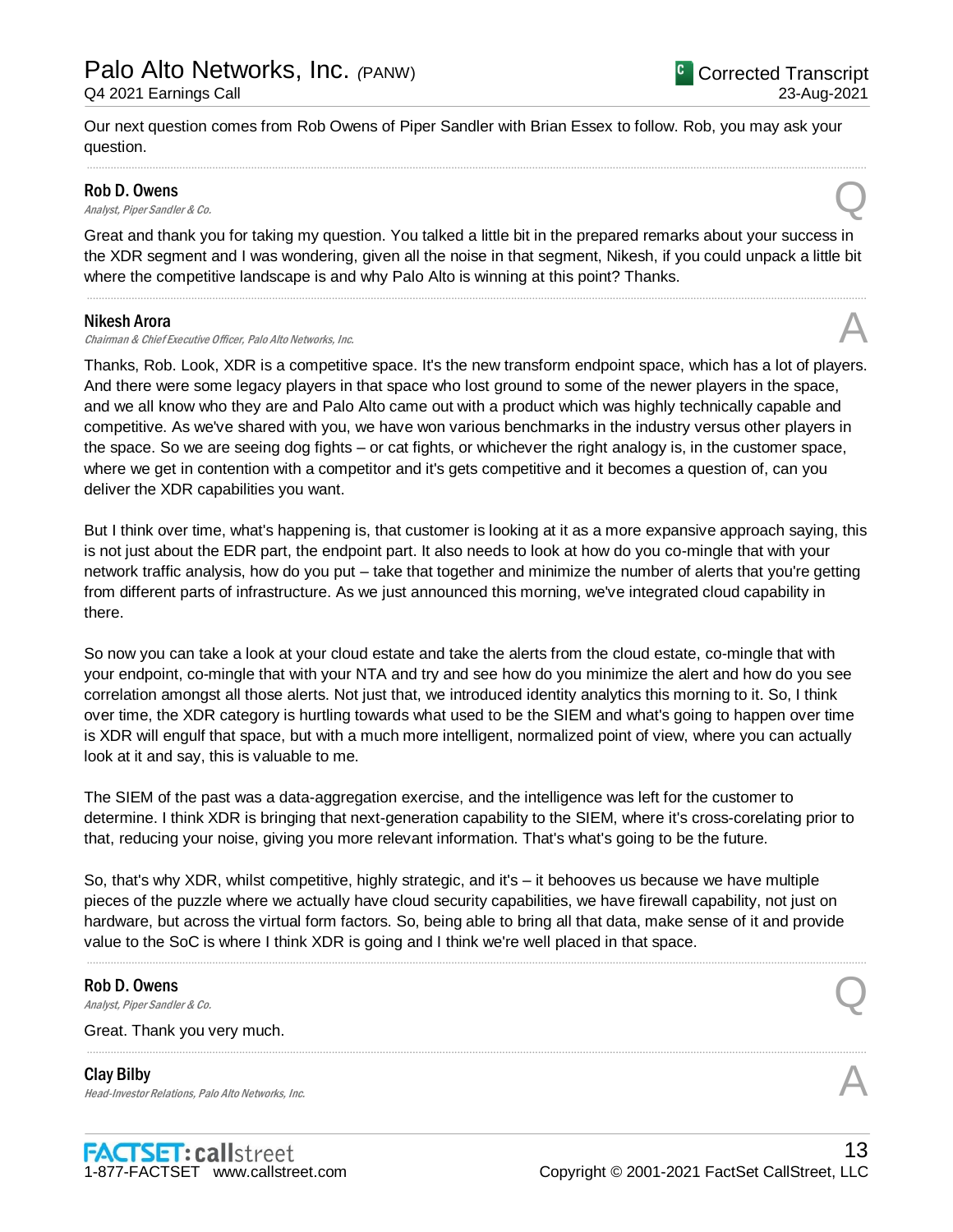Our next question comes from Brian Essex of Goldman Sachs, with Michael Turits next. Mike – Brian, you may ask your question.

.....................................................................................................................................................................................................................................................................

#### Brian Essex

**Brian Essex**<br>Analyst, Goldman Sachs & Co. LLC

Great. Thank you for taking the question. Congrats on the results, Nikesh. One quick question on the ClaiSec business. So, wanted to understand – well, I guess maybe the next – NGS overall. Confidence in the guidance, how much cushion is in that number? I understand – it's nice to see you leaning into ClaiSec with investment. Where are you investing for growth, particularly in sales and marketing?

And maybe to cap it off, management changes that we saw this quarter, particularly inviting BJ to join the company, how that plays into the investment in ClaiSec, [ph] does that mean there's (37:11) a meaningful opportunity for you?

#### Nikesh Arora

Chairman & Chief Executive Officer, Palo Alto Networks, Inc.

Thanks, Brian. You know, as we went on the speedboat strategy, our first job was to make sure that we had product market fit. And in the early part of our strategy, we shared that we began to see product market fit, which really, I think Q4 2019 was when we started to see traction in the space.

.....................................................................................................................................................................................................................................................................

We spent a majority of the last 18 months after that trying to make sure that our sellers were able to understand the power of all the capabilities that Palo Alto has to offer. And we have some phenomenal results in terms of what percent of our core sales team can sell Cortex, can sell Prisma and those numbers keep rising because we're trying to make sure that our sales team is able to go pitch the entire portfolio to our customers. And that's exactly why we had the success we have been able to share with you in terms of customers buying three platforms, two platforms or one. And we believe that opportunity is still further ahead in terms of us being able to penetrate our entire customer base with our Cloud capabilities, our SASE capabilities, our Cortex variabilities.

So, we think there's more room to go. We are investing in more coverage and more capability both in the United States and North America, as well as in international markets. So, that's one part of it.

In terms of the management change, delighted that BJ Jenkins has joined us at Palo Alto Networks. He was the CEO of Barracuda Networks. He understands security really well. He's a very seasoned and phenomenal sales leader and also a great human being. He's going to come, manage our teams, drive that growth continually further.

I also shared with you that part of our success as a company is being driven by very large deals. If you want to be the platform provider of choice, we have to be able to engage at the highest level of our customers' organization and convince them of our not just portfolio approach, but its best-of-breed capabilities.

Amit is going to continue to do that. He's working closely with BJ and Rick Congdon, our Head of Global Sales, and they're going to partner together and try and address the needs of the customers from the top-down, which allows us more bandwidth, more capability, and more management strength in being able to do that.

So, this all part of the plan is to create ability to go target customers at the highest levels, try and create large deals where they see a long-term transformation to be the cybersecurity partner of choice.

.....................................................................................................................................................................................................................................................................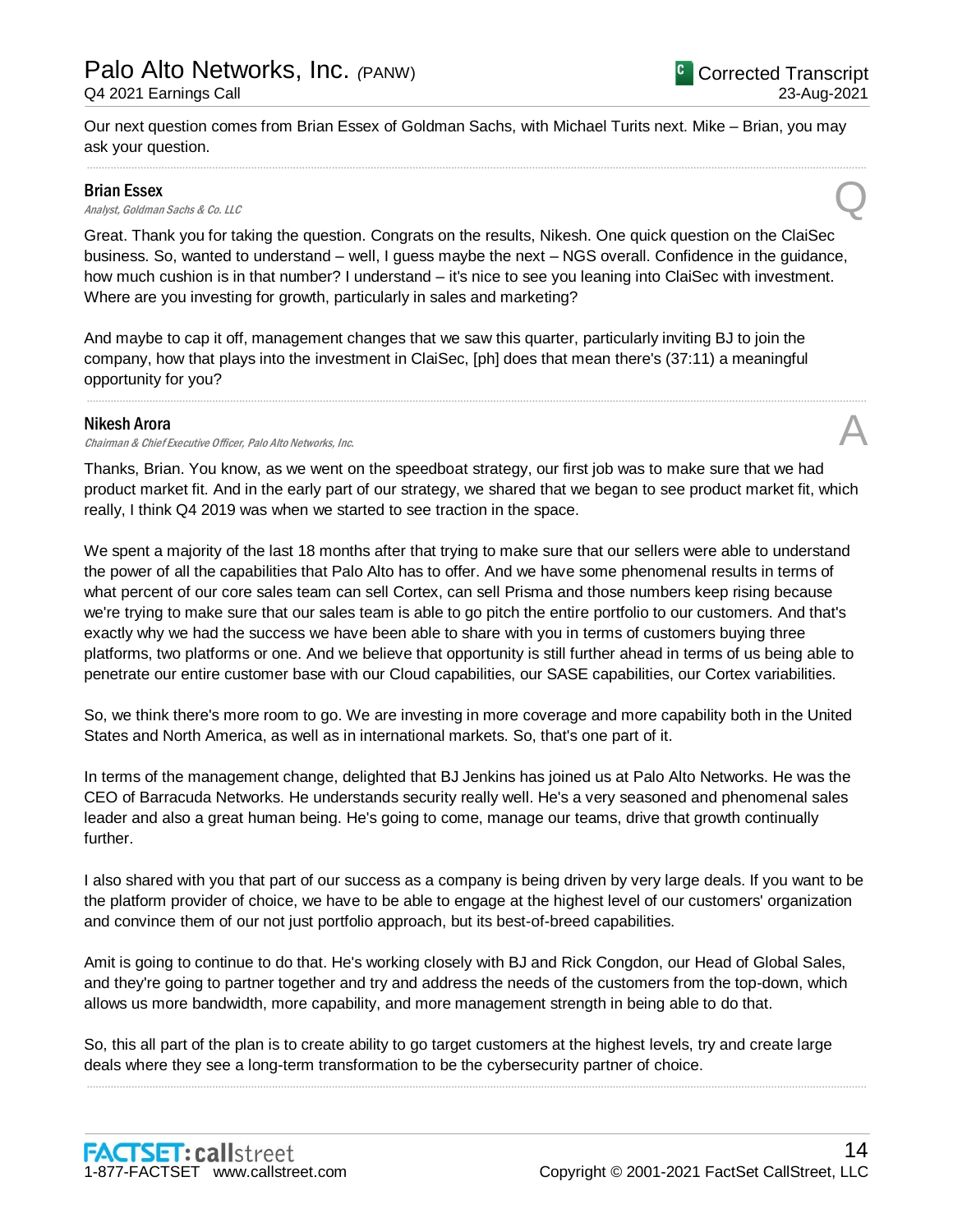Q4 2021 Earnings Call

#### Brian Essex

**Brian Essex**<br>Analyst, Goldman Sachs & Co. LLC

Great. Helpful color. Thank you.

#### Clay Bilby

**Clay Bilby**<br>Head-Investor Relations, Palo Alto Networks, Inc.  $\mathcal{A}$ 

Next question comes from Michael Turits of KeyBanc with Jonathan Ho, next.

#### Michael Turits

**Michael Turits**<br>Analyst, KeyBanc Capital Markets, Inc.  $Q$ 

Hey, guys. Congrats on the quarter. On both XDR and on Cortex spend, on Prisma Cloud, I think the impression that a lot of us got last quarter was the competition was very tight. There was significant incremental investment there that was needed. It sounds like those segments did well and you've guided moderately in terms of margins for next year, but it doesn't seem like any big shift. So, are things moving better than you expected or you're finding a more streamlined way to approach this?

.....................................................................................................................................................................................................................................................................

.....................................................................................................................................................................................................................................................................

.....................................................................................................................................................................................................................................................................

#### Nikesh Arora

Chairman & Chief Executive Officer, Palo Alto Networks, Inc.

Michael, I'll give you a quick sense of how things are, and I'm going to have Lee jump in and give you a sense of the capability we've built this year and capability we're planning to build over the next 12 months. Look, there is a sales part, a go-to-market part of it, which is working. As I said, our top three customers committed over \$40 million in public cloud spend. I think many of the investors who have invested in these new start-ups in cloud security, the total ARR is not what we got from our top three customers.

So, I think we are seeing traction in the market. We are seeing resonance and product market fit, but it's not a static market. That market is continually evolving. We've gone from zero to seven modules. There's a lot more capability that people are looking for, same thing on XDR, but I'm going to have Lee jump in and share some of the trends and where we're investing in XDR and Cloud.

.....................................................................................................................................................................................................................................................................

#### Lee Klarich

**Lee Klarich**<br>Chief Product Officer, Palo Alto Networks, Inc.

Yeah. Absolutely. Look, over the last 12 months, we've made tremendous amounts of progress in both these products. If you look at Prisma Cloud, about halfway through the year, we introduced four new modules, three of which have been built internally by the teams and one was the Aporeto acquisition being integrated for microsegmentation. We've seen a lot of very good early customer adoption to those and going forward, I anticipate we're going to start to see mainstream adoption across the installed base in new customers as well.

Bridgecrew is doing nicely as well with customers as they look more towards shift left and in the not-too-distant future, we'll have that come out as an integrated module at Prisma Cloud, again, allowing us to more easily bring that to our existing install base.

XDR, look, with the announcement this morning with XDR 3.0, I think it just shows the continued innovation – pace of innovation that we're able to drive, extending it to cloud, extending it to identity analytics, introducing the new forensics module and a whole host of other capabilities as well. And as Nikesh already alluded, you're seeing us start to extend the analytics as well as the data aggregation layer to additional data sources and additional intelligence.

.....................................................................................................................................................................................................................................................................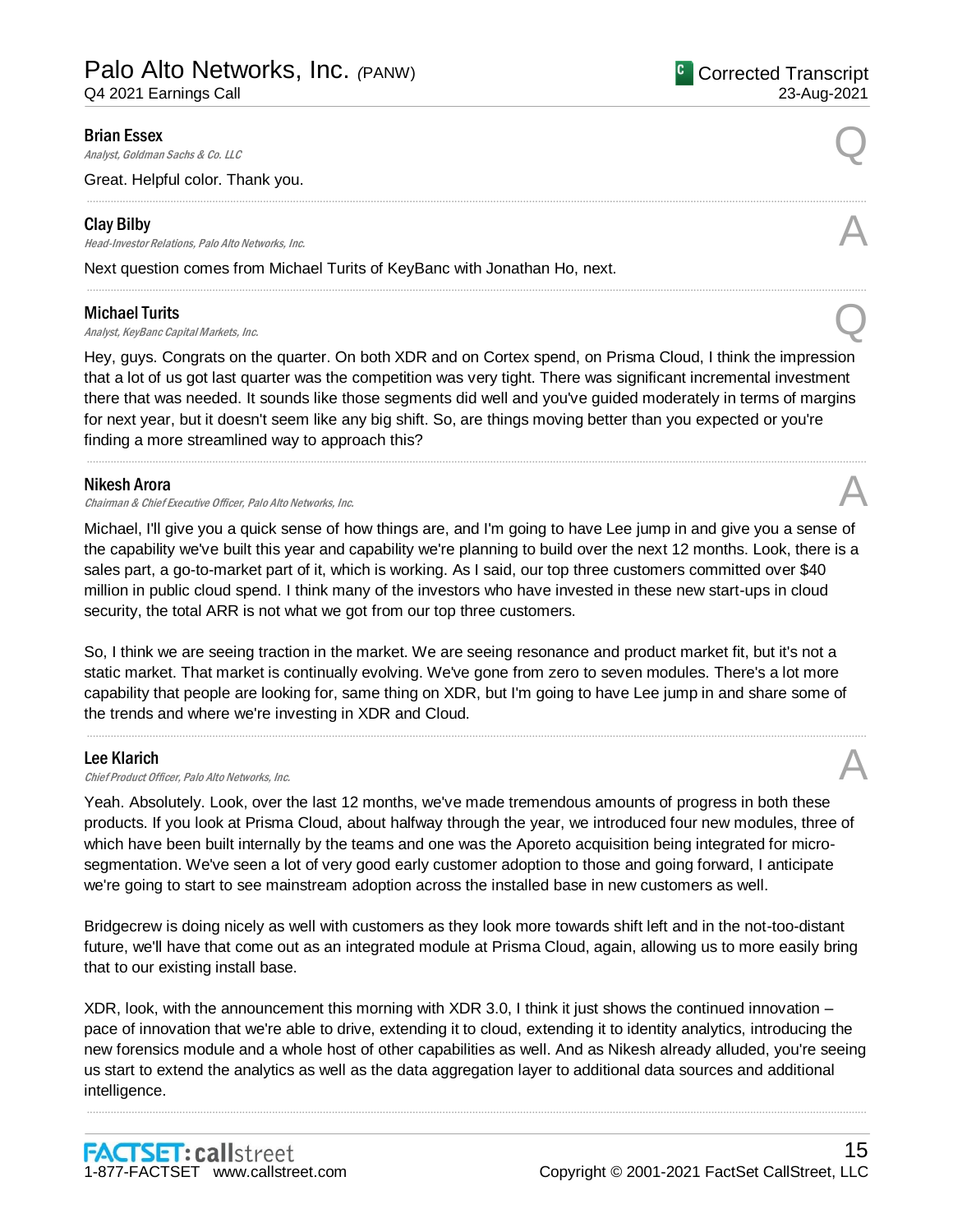#### Clay Bilby

Head-Investor Relations, Palo Alto Networks, Inc.

Our next question comes from Jonathan Ho of William Blair, with Brent Thill up next. Jonathan, please ask your question.

.....................................................................................................................................................................................................................................................................

#### Jonathan Ho

**Jonathan Ho**<br>Analyst, William Blair & Co. LLC

Excellent. Thank you. I just wanted to go back to your comments around 2022 potentially as maybe a digestion year in terms of M&A. How can we think about sort of the further leverage in terms of the acquisition [indiscernible] (42:18) you've already made, and is it accurate to think of 2022 as a digesting year? Thank you.

.....................................................................................................................................................................................................................................................................

#### Nikesh Arora

Chairman & Chief Executive Officer, Palo Alto Networks, Inc.

Well, Jonathan, we digest as we eat. So, if you took the 11 product capabilities and if you look at our NGS revenue or NGS billings, a lot of that NGS billing is from majority of acquisitions which we integrate into our platform. So it's not like we have undigested parts of our acquisitions. There are parts of our acquisitions where we'd like to see more traction and are putting more sort of wood behind the arrows.

But for the most part, I think what – the way to interpret it, Jonathan, is that when I walked in three years ago, there were many trends in the cybersecurity industry where we were not a player. We were not a player in SASE. We were not a player in cloud security. We were not a full player in the XDR space and the SoC. We needed to become a player, and the cost and time required to build capability would take us four to five years. That is where being able to look at the markets, scour it, buy the best in the market, which has already – teams which have already spent four to five years and shown product market fit was the right approach.

Today, we have to be very careful as we evaluate companies because pretty much in categories where we think there is relevant trends, we already have a product. So acquiring anything in that space would require us to spend a lot more time integrating, figuring out what to do with their customers, we'd have two competing products. And I principally do not believe in having two products in the same category because that creates confusion, destroys the strategy, and creates lots of unnecessary [ph] riff-raff (43:48) within the organization.

So, that's why our opportunity is to go expand in categories limited. We've decided there are some places we want to play, and we want to play to win. There's some places we're not going to play. We're not going to play in identity. So it doesn't matter if that's an open space and there are companies out there, we're not playing there.

We're playing in cloud security, where we'll be very aggressive. We're playing in automating the SOC and providing capabilities on the SOC. And we're playing in network firewall business. And there, we believe we have a huge complement of capabilities and as you saw from the slide, we're building lots and lots of organic capability. We did 53 product releases in the last three years. These are all showing up, hopefully, in the billings that you're seeing that we are able to provide more capabilities, more subscription to our customers.

That's the way I would interpret the M&A answer and does it mean, we might tuck in a product company here or there? Yes. But it also means that we're not looking for substantive acquisitions at this current point in time.

.....................................................................................................................................................................................................................................................................

Jonathan Ho **Jonathan Ho**<br>Analyst, William Blair & Co. LLC

Excellent. Thank you.

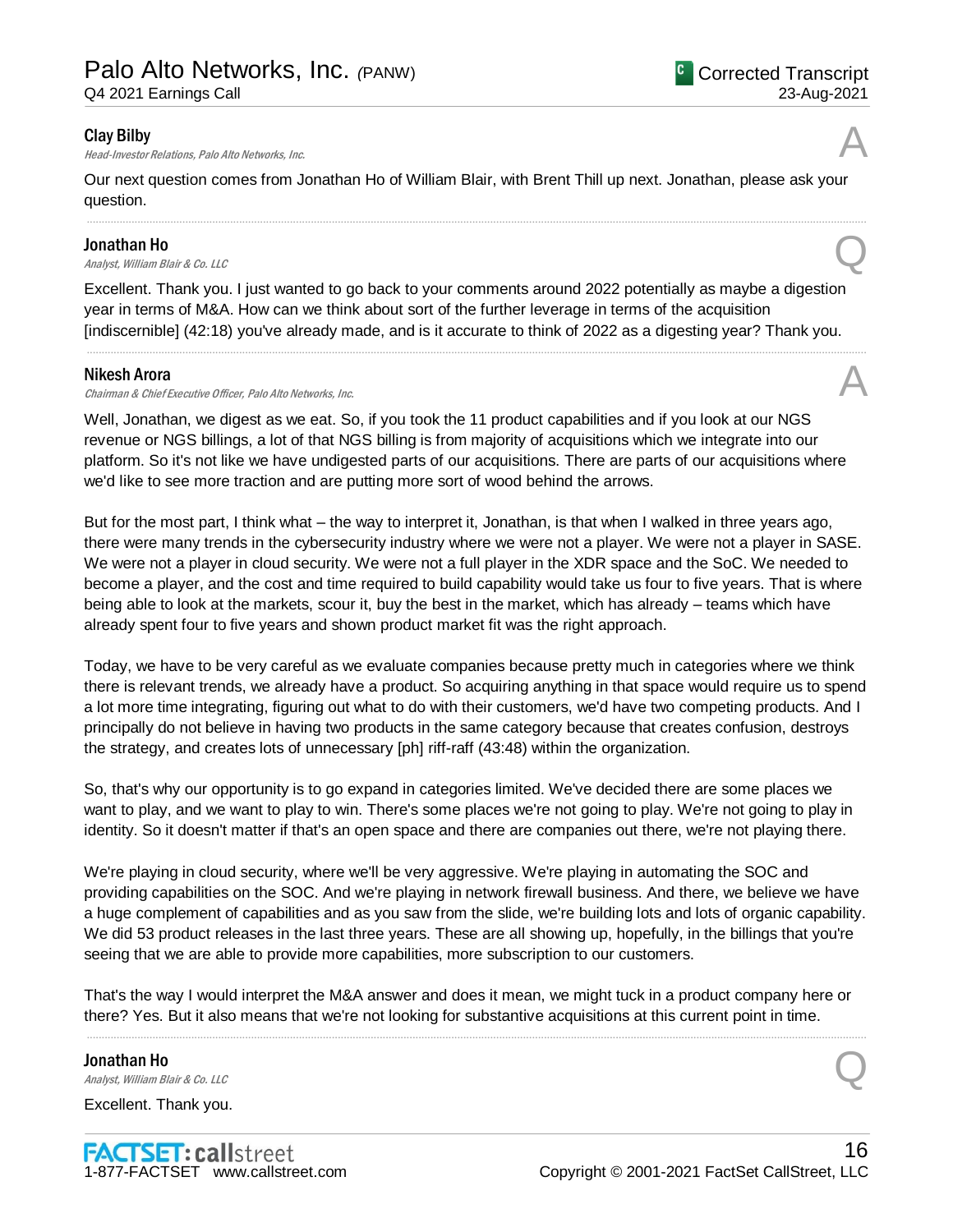#### Clay Bilby

**Clay Bilby**<br>Head-Investor Relations, Palo Alto Networks, Inc.

Our next question comes from Brent Thill of Jefferies with Gary (sic) [Gray] (44:45) Powell after that. Brent, you may proceed.

.....................................................................................................................................................................................................................................................................

#### Brent Thill

**Brent Thill**<br>Analyst, Jefferies LLC

Thanks. Nikesh, you mentioned the SASE train has barely left the station. I'm curious if you can just elaborate on that comment and talk through kind of the next couple stations that you expect to land in with this train? .....................................................................................................................................................................................................................................................................

#### Nikesh Arora

Chairman & Chief Executive Officer, Palo Alto Networks, Inc.

Thank you, Brent. Look, if you – I think the pandemic is partly to blame or give credit to the fact that the SASE train is moving fast. Over the last two years, what you've seen is customers go commit to a large cloud purchase, they get involved in the development process of that cloud purchase, and then they start to move their workloads to the cloud. As you begin to do that, there's years of MPLS, of data center spend which has gone on, where customers realize, I don't need to bring all that traffic back home. I need to start taking the traffic and have it go where the data is, whether it's in the public cloud or in my data center.

Now those kind of traffic routing, splitting capabilities require you to have pushed that routing to the edge, put SD-WAN in there, it also requires you to have security at the edge.

Now, the majority of our customers who have security in their data center with our firewalls can easily take that capability, push it to the edge with the Palo Alto capability of Prisma Access, without having to change their policy infrastructure, allows them to be consistent across all form factors, all applications, all devices. It is actually true Zero Trust.

And if you saw your leader in the Zero Trust Quadrant, by – pretty much everyone else in the industry is behind. So from that context, to deliver true Zero Trust with this SASE solution, we think we've reached a great position. We've also aggressively supplemented that with software capabilities and I'm pretty sure every company out there in the Fortune 500 and Fortune 100, they're all going through that journey as we speak. I don't think the market is saturated by any means, shape or form, and it's not just a security play. Actually is a fundamental network play.

People are shifting their traffic, taking it away from the MPLS world to a more cloud-delivered security and a cloud-delivered network world where GCP, AWS, Azure, others are providing the underlying network capability in addition to our security capability.

.....................................................................................................................................................................................................................................................................

.....................................................................................................................................................................................................................................................................

#### Clay Bilby

**Clay Bilby**<br>Head-Investor Relations, Palo Alto Networks, Inc.

Our next question comes from Gray Powell of BTIG, with Matthew Hedberg up next.

## Gray Powell Gray Powell  $\bigotimes$  *Analyst, BTIG LLC*

Great. Congratulations on the good results and thanks for taking the question. So you see on my side, I mean we've heard that Palo Alto has implemented some price increases on the appliance side of the business. Can you just talk about what you're doing there? Is that correct? How widespread are the price increases and does that have any, sort of, pull-through on attached subscriptions and support?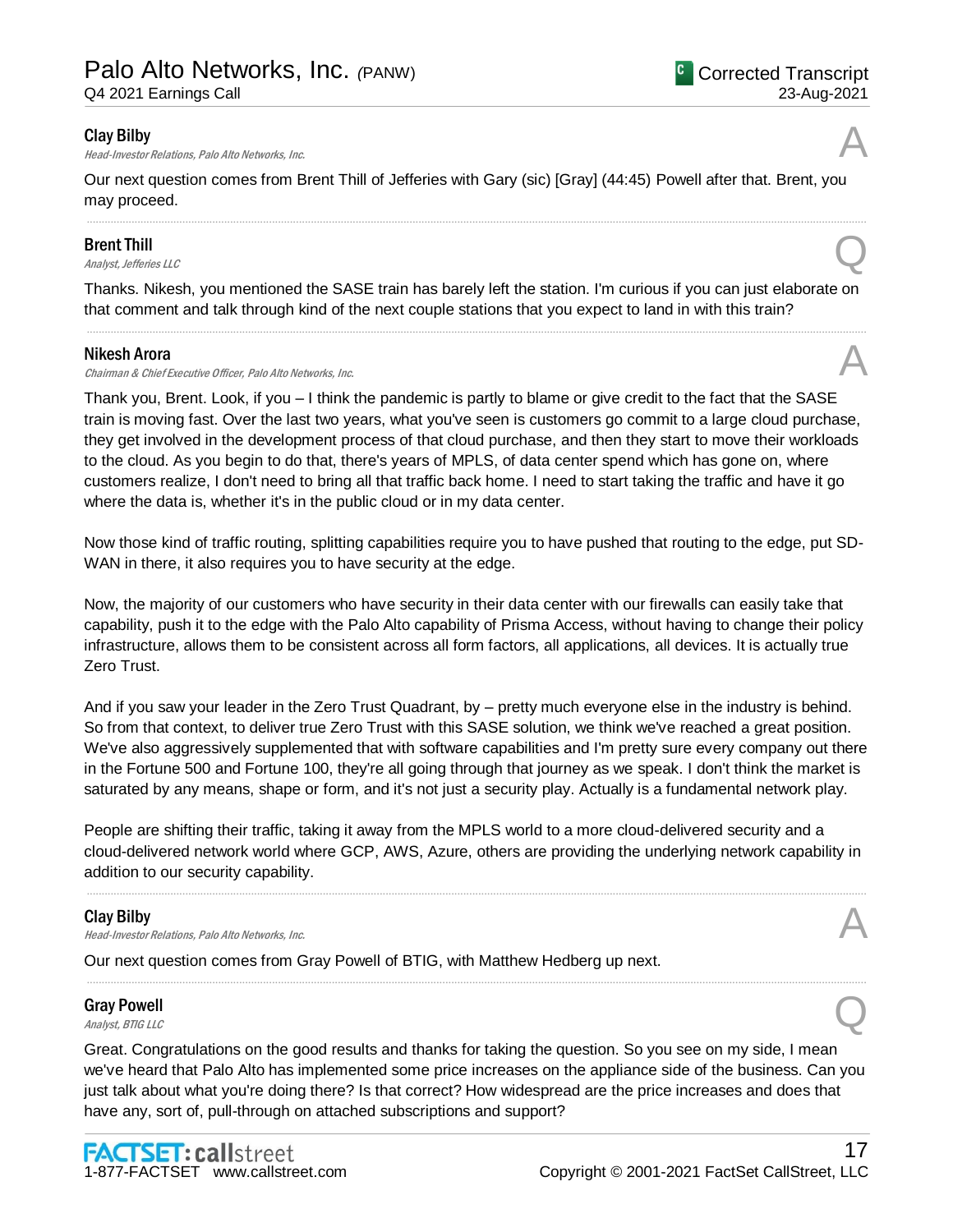#### Nikesh Arora

Chairman & Chief Executive Officer, Palo Alto Networks, Inc.

So Gray, what has happened is, with the supply chain issues that we saw in the industry, we've seen pretty much every player in the industry tweak their pricing for the upcoming year, and we've done something similar. It's in the low single digits from a price-increase perspective, but as you know, the net yield is contingent on a competitive situation, what the customer pays, what discounts have been negotiated with them. So usually, typically, you don't see the yield fully drop to your P&L. It will have some pull-through to our numbers as and when those price changes are affected into the field, but it's low single digits. It is consistent with the supply chain issues that the industry is seeing.

.....................................................................................................................................................................................................................................................................

## Gray Powell Gray Powell  $\bigotimes$ <br>Analyst, BTIG LLC

Understood. That's really helpful. Thank you.

#### Clay Bilby

**Clay Bilby**<br>Head-Investor Relations, Palo Alto Networks, Inc.

And our next question comes from Matthew Hedberg of RBC, with Joel Fishbein next. Matthew, please proceed. .....................................................................................................................................................................................................................................................................

#### Matthew Hedberg

**Matthew Hedberg**<br>Analyst, RBC Capital Markets LLC

Hey guys. Thanks for taking my question. Hey Nikesh, congrats on the quarter. You started out the call talking about all the cyber threats these days, all the cyber risks. I was curious, from your perspective, as we head into the US federal budget season, how do you think about that impacting your business? Is it a this-year thing? Is it more so next year? Just kind of wondering about the cadence of federal cyber funding.

#### Nikesh Arora

Chairman & Chief Executive Officer, Palo Alto Networks, Inc.

Well, as you know, the federal year-end is September. So, I think it's too late for them to have any material impact this fiscal year. I think they're busy trying to – with the new government in place, with the change in a lot of the people in the administration, they usually – it takes in the first year of administration, it takes a few weeks, months to work through those changes. So I think we're going to see stuff happen in the next fiscal year for the government. They have great intentions. They want to make sure that the cybersecurity posture of the country, of infrastructure is improved. You've seen some executive orders in that regard. There is a very positive mindset in terms of leaning in and solving many of these problems. I'm hoping that leads to positive impact for the cybersecurity industry.

.....................................................................................................................................................................................................................................................................

.....................................................................................................................................................................................................................................................................

.....................................................................................................................................................................................................................................................................

#### Matthew Hedberg

**Matthew Hedberg**<br>Analyst, RBC Capital Markets LLC

Thank you.

#### Clay Bilby

**Clay Bilby**<br>Head-Investor Relations, Palo Alto Networks, Inc.

Our next question comes from Joel Fishbein of Truist Securities, with Keith Bachman up next. Joel, you may proceed.





# .....................................................................................................................................................................................................................................................................



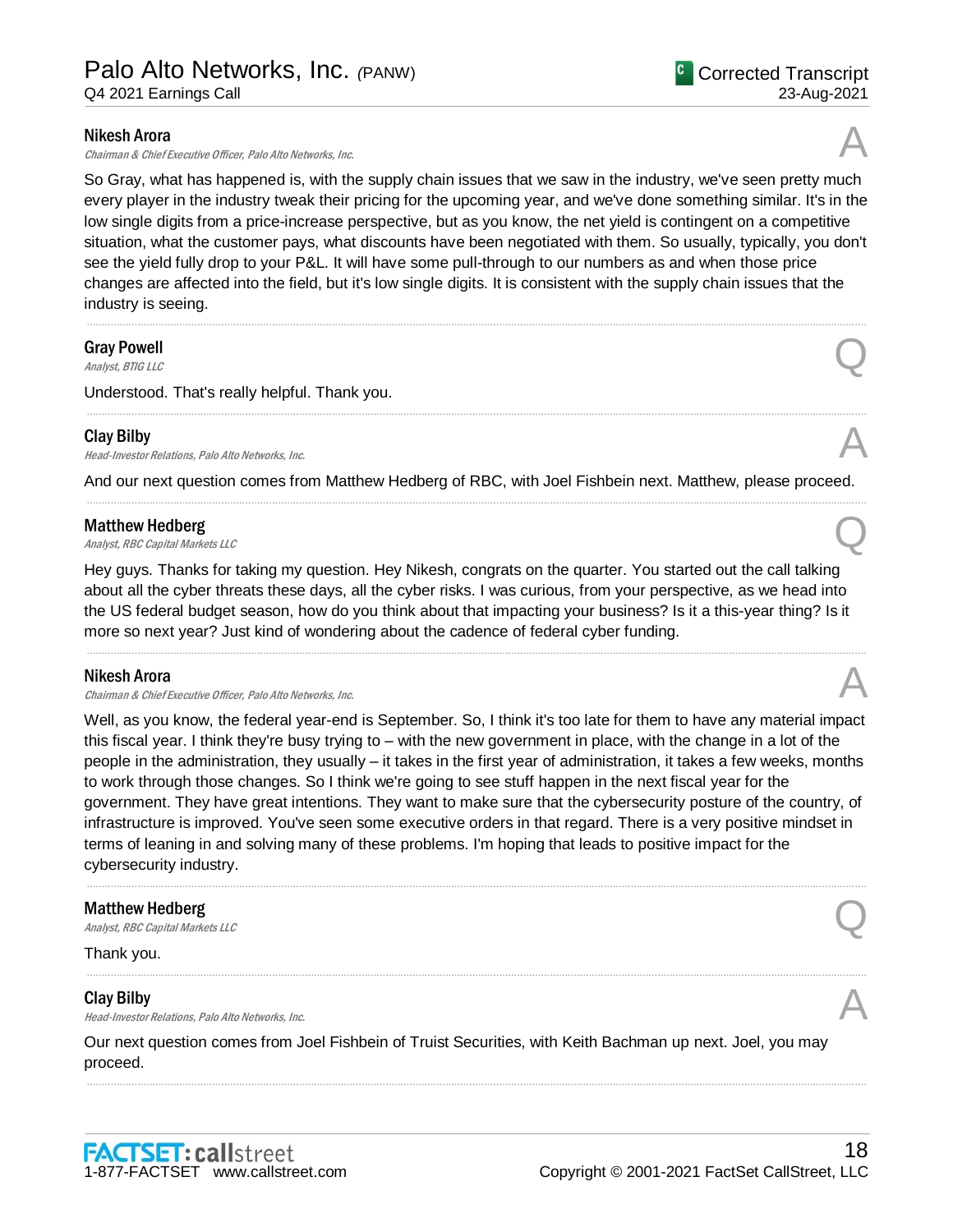#### Joel P. Fishbein

**Joel P. Fishbein**<br>Analyst, Truist Securities, Inc.  $\bigotimes$ 

23-Aug-2021

<sup>C</sup> Corrected Transcript

Thanks. Hey Nikesh. Just wanted to follow-up on one of the themes that you talked about during the call, and that is vendor consolidation. It's something that we've been looking for, for a long time. What do you think the catalyst is there for that and how are you positioned considering identity and endpoint are part of that – those two markets?

.....................................................................................................................................................................................................................................................................

#### Nikesh Arora

# Chairman & Chief Executive Officer, Palo Alto Networks, Inc. A

So Joel, I think, look, my personal view, and I'm new to the industry, even if I've been here for three years, is I didn't think there are many options in the industry to consolidate cybersecurity spend. I think there were some phenomenal players in the market who had amazing capability in their lane, in their swim lane. What we've done in the last three years is build multiple swim lanes where you can buy the product in that swim lane or you can buy a product that connects across those swim lanes and that's what we're proving with our Prisma Cloud, with our SASE strategy and our firewall strategy, where we're adding more software capability.

So, I'm going to tell you about my book. I think we're well-positioned for the consolidation around a majority of our platforms. At the same time, you don't have to buy it all from us if you don't want to. We still integrate with other players in the market if your infrastructure is so designed, or you actually have infrastructure players that you deploy.

In terms of correlating that to identity and endpoint, well, we are an endpoint. XDR is the new endpoint play, where we do both EDR capabilities and XDR capabilities. So as you see the transformation I believe from the traditional endpoint vendors to the XDR vendors, we have a play there.

In terms of identity, I think the identity market will exist. I think there are players in the market – but remember, identity is about two-factor authentication and validating who you are. Once you're in the network, when you get past the initial identity checks, you're back in our network flow, you're back in our firewalls, you're back in our cloud instances. So we do participate, but we only participate after you've been validated at the point, at which we can get that information to integrating with existing identity players in the market.

I don't know if the investors want me to go buy an identity player and make it better because there are some very good identity players in the market. .....................................................................................................................................................................................................................................................................

.....................................................................................................................................................................................................................................................................

.....................................................................................................................................................................................................................................................................

#### Joel P. Fishbein

**Joel P. Fishbein**<br>Analyst, Truist Securities, Inc.  $\bigotimes$ 

Thank you.

## Clay Bilby **Clay Bilby**<br>Head-Investor Relations, Palo Alto Networks, Inc.  $\mathcal{A}$

And our next question is from Keith Bachman of BMO, with Ben Bollin next. Keith, you may proceed.

#### Keith Bachman

**Keith Bachman**<br>Analyst, BMO Capital Markets Corp.  $Q$ 

Thank you very much. Nikesh, I wanted to flesh out a little bit on the consolidation theme, but in a different direction. If you could just talk about your SASE wins and is there some common themes within the SASE wins? Where are you winning and why? And perhaps on the other side, where you're not winning?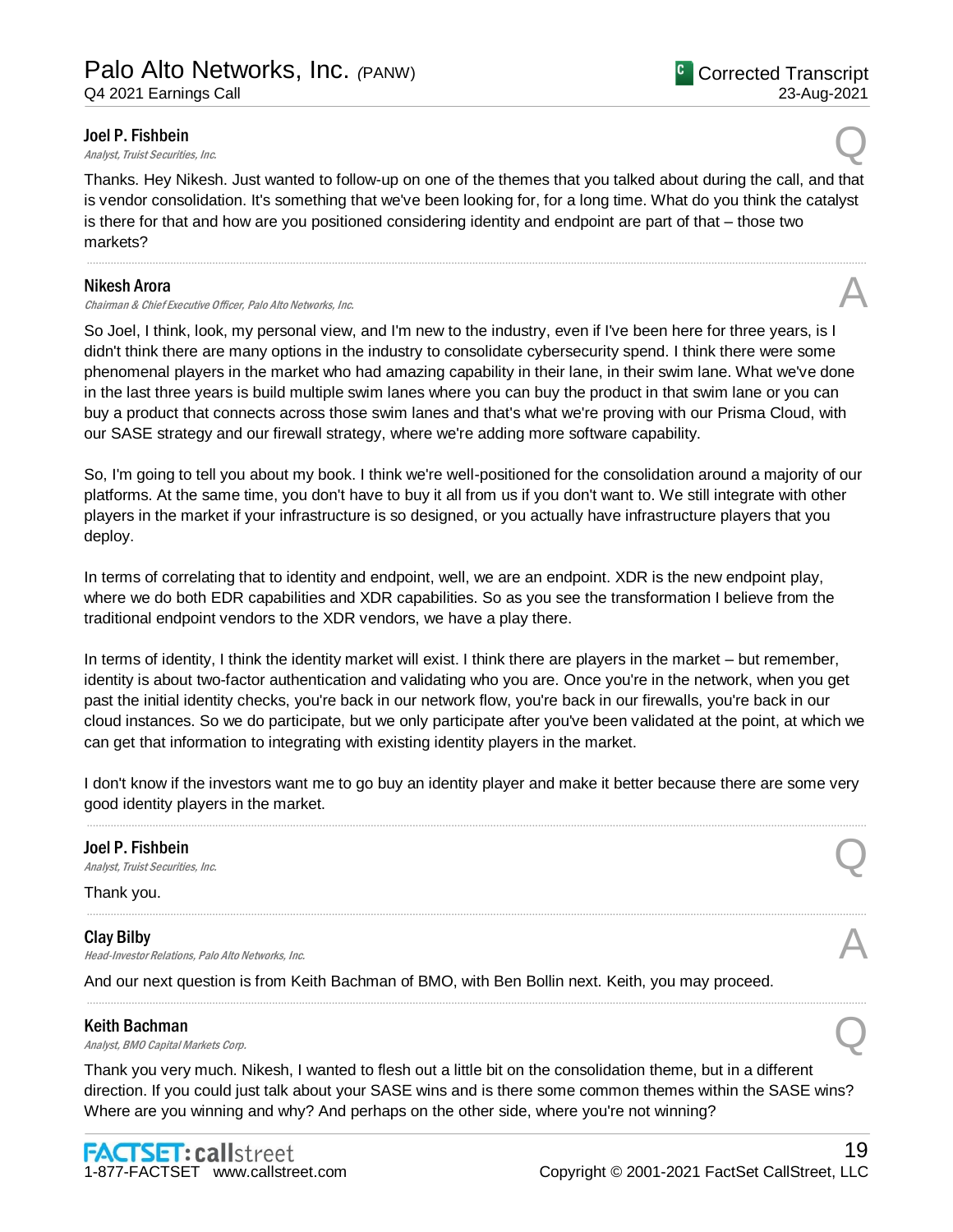And what I'm trying to understand as part of that theme is how are you winning within SASE within your install base, versus perhaps even getting into some new customers that might turn into something more for Palo Alto? But if you could just talk about some common threads within your SASE environment.

.....................................................................................................................................................................................................................................................................

#### Nikesh Arora

Chairman & Chief Executive Officer, Palo Alto Networks, Inc.

Yeah, Keith, I'm going to lean on Lee to tell you about why we win, where we win. But as I said in my prepared remarks, 25% of our Prisma Access customers are net new to Palo Alto. And this would typically be a customer who's got to deploy a firewall, which cannot give that extended SASE firewall – SASE capabilities. They'd like to eventually replace those firewalls, but they're in mid-life or those firewalls, so they will go with us on SASE, with us at least the hope and anticipation that we can go back and reverse into that with our hardware over time, as those firewalls from the competitors come to end-of-life. Lee, do you want to jump in?

.....................................................................................................................................................................................................................................................................

#### Lee Klarich

**Lee Klarich**<br>Chief Product Officer, Palo Alto Networks, Inc.  $\mathcal{A}$ 

Yeah. I think the – there's been a significant change in the market in terms of what customers realize they need from, sort of, thinking about users and employees that are off the network and, sort of, being like a nice-to-have. Like maybe I can connect into some subset of applications, some of the time, and that will be acceptable to the new realities of the hybrid workforce, where it's very clear that employees need to be able to access all applications all of the time and for the enterprise, there needs to be a full security stack to protect those – that connectivity.

And that shift really favors our position with Prisma SASE. Our ability to secure all applications, our ability to provide true enterprise-tested, enterprise-grade security, and to do it in way that is consistent with what many of our customers already have deployed for in their campus environments, branch office environments, et cetera. And as Nikesh mentioned, that trend can come from two different directions. It can come from an existing customer who's really happy with us and who's extending out to SASE or vice versa, customers that come in with SASE and then can extend into the campus and branch office environments.

.....................................................................................................................................................................................................................................................................

#### Clay Bilby

**Clay Bilby**<br>Head-Investor Relations, Palo Alto Networks, Inc.

And our next question, our last question for today comes from Ben Bollin of Cleveland Research. Ben, you may ask your question.

.....................................................................................................................................................................................................................................................................

#### Ben Bollin

**Ben Bollin**<br>Analyst, Cleveland Research Co. LLC

Good evening, everyone. Thanks for taking the question. When you look at recent performance and even at the forward outlook, how do you think about your share performance, your share gains versus wallet share expansion within your customers? And then, Nikesh, you talked a little bit about maybe within the networking, but what other IT silos do you feel like are donating spend into security as a whole? Thank you.

.....................................................................................................................................................................................................................................................................

#### Nikesh Arora

**Nikesh Arora**<br>Chairman & Chief Executive Officer, Palo Alto Networks, Inc. And the comparation of the chairman & Chief Executive Officer, Palo Alto Networks, Inc.

Thanks, Ben. Look, you saw we highlighted that one of our customers became our first customer to spend \$100 million in a year with us. And we have few who were just short of that, so it wasn't the only one who was getting there. So, I think part of that gives you a sense of consolidation of spend and us getting a higher share of wallet.